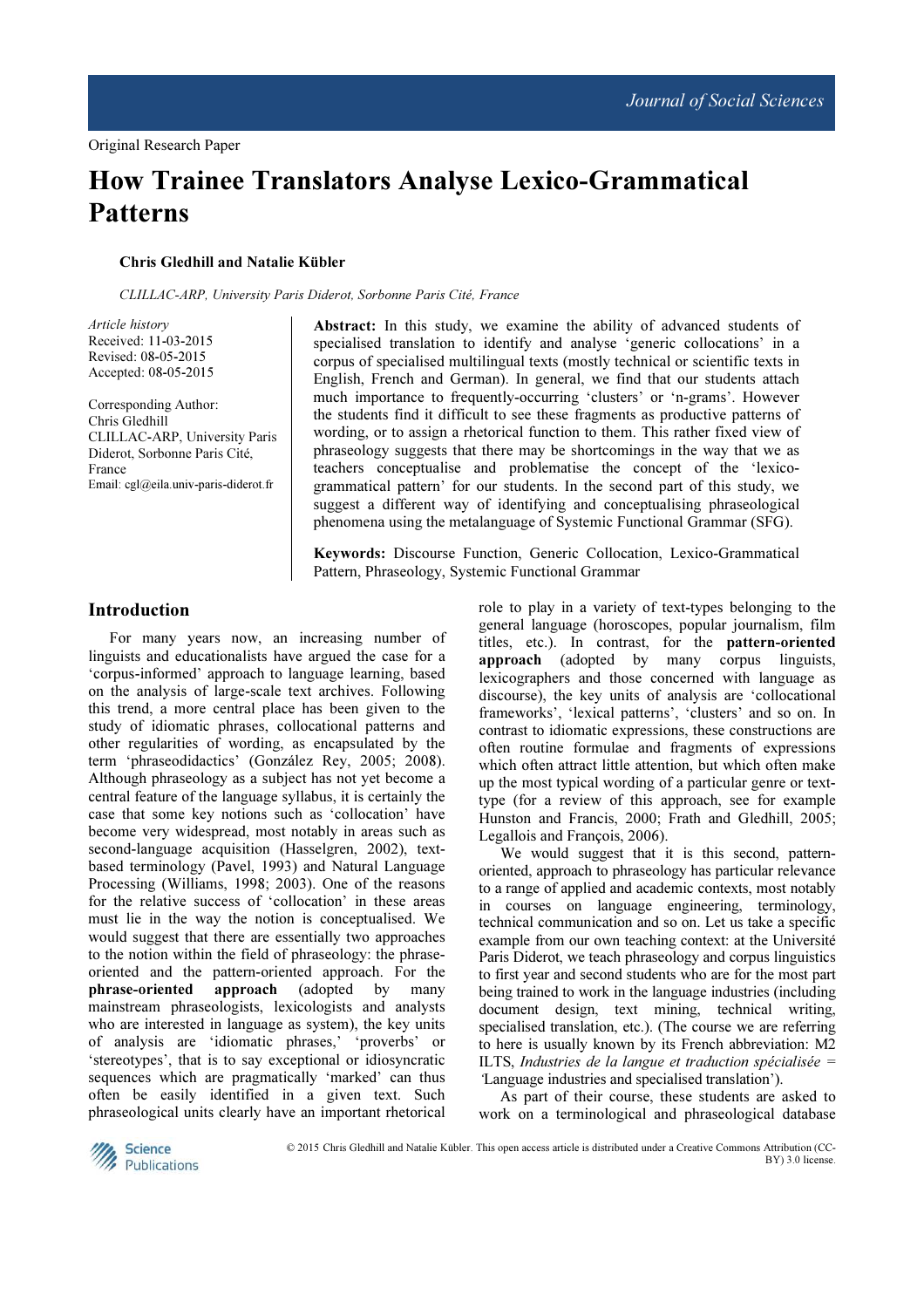(ARTES) and to write a brief analysis of what we call 'generic collocations'. We have reported elsewhere on how ARTES is used in order to teach and conduct research on terminological and phraseological units in French and one other language (often English or German) in order to promote awareness of these phenomena in the process of translation (Pecman, 2015; Kübler and Pecman, 2012). In this study, we examine the particular problem of how the same students identify and analyse generic collocations as part of the terminology dissertation they have to write at the end of their year of study. As we see below, our students are often confronted with problems of analysis, which even we as experienced linguists have difficulty disentangling. For instance, which part of a given sequence is 'terminological' and which part of the same sequence is 'collocational'? And is it possible to assign a regular meaning or 'discourse function' to this sequence? Can a pattern have more than one discourse function? Are similar patterns related and if so do they form a hierarchy?

Questions such as these have prompted us to reevaluate some of the core assumptions of our own approach to phraseology. Those who promote a patternoriented view of phraseology often concentrate on the most statistically frequent or recurrent sequences of language, as can be seen in the many studies of 'bundles', 'clusters' or 'n-grams' that have been published over the years (Luzón-Marco, 1999; Biber et al., 2004; Scott and Tribble, 2006; Cheng et al., 2008; Lee and Xiao, 2008; Hyland, 2008). But perhaps the very ease of this approach and sheer quantity of data that it produces have obscured something about the way we conceive of language? As we shall see below, our students have no difficulty in finding useful lexicogrammatical patterns. But they also need help in analysing these fragments out of context. Also and more specifically, they need help in identifying and classifying underlying patterns of expression that are not obvious when one looks at de-contextualised, disembodied sequences derived from a concordancer.

# Generic Collocations and Lexico-Grammatical Patterns

Before looking at our students' analysis, it is worth setting out our own general approach to phraseology and to phraseological patterns in language. One starting point which we adopted in previous work (Gledhill; 1995; 2000) is to look at the regularities of expression associated with high-frequency items, such as grammatical words. In these studies, we examined the distribution and co-occurrence patterns of grammatical items within a corpus of texts representing one genre (the scientific research article), with a particular focus on how these items are used across the different subsections of the research article. This research was principally inspired by the Birmingham school of corpus

linguistics, particularly the notion of the 'collocational framework' (Renouf and Sinclair, 1991). Since this time, there have been several studies on the collocational behaviour of high-frequency items, notably in the form of lexical bundles, chains, clusters, n-grams and so on. Many of these studies propose an analysis of continuous sequences of signs which are  $n$  words long, hence the term 'n-grams'. The significance of these studies is that they allow for a systematic and replicable method of identifying the most frequent and typical expressions which occur in a given corpus of texts. This approach has proved to be a highly productive, as can be seen in some recent research (Mhedbhi, 2014). However, for reasons which we set out below, this approach has its drawbacks. In particular, we would suggest the term 'fragment' to describe these sequences, because it occurs to us that frequentlyoccurring n-grams can only be fragmentary and incomplete: they do not include key information about the structural productivity or semantic consistency of longer, more contextualised patterns of language.

We would suggest that there is a crucial difference between the 'n-gram' approach and the methodology we are developing with our students. According to our approach, generic collocations are discontinuous sequences of grammatical items which involve a productive, meaningful pattern. These collocations are 'generic' because they are associated with a specific texttype or 'genre'. But they are also 'generic' because they stand in contrast to 'specific collocations', that is to say the co-selection of two or more specific lexical items which may or may not belong to a specific text-type (Gledhill, 2000: 206). For example, one pattern of this type involves the sequence  $(a/n)$  + Noun Group + is + Verb Group + to + Verb Group. Without the help of a corpus and a concordancer, it would be difficult to specify what kind of sequence this might correspond to. But in a specialised corpus (such as the corpus we used in our early work, the Pharmaceutical Sciences Corpus: 500 000 words), the pattern is quite clear. In this corpus, the sequence corresponds to a very regular pattern of expression associated with explanations, in which the authors set out tentative (hedged, or modalised) propositions of specific (biochemical) processes:

1a. NG [Disease: HPV 16 E6, hyperphasia, leukaemia) is VG (Research-oriented verb: thought, likely, known) to VG (Biochemical process: act via many cells, attract factors, differentiate...)...

Let us take another example. The 'reporting' clause  $VG + that + CLAUSE$  is a well-known structure in academic writing. But once again, it is necessary to consult a corpus to have a more precise view of this sequence as a productive and meaningful pattern. In the Pharmaceutical corpus, this sequence typically includes a modal verb and a statement of how efficiently 'a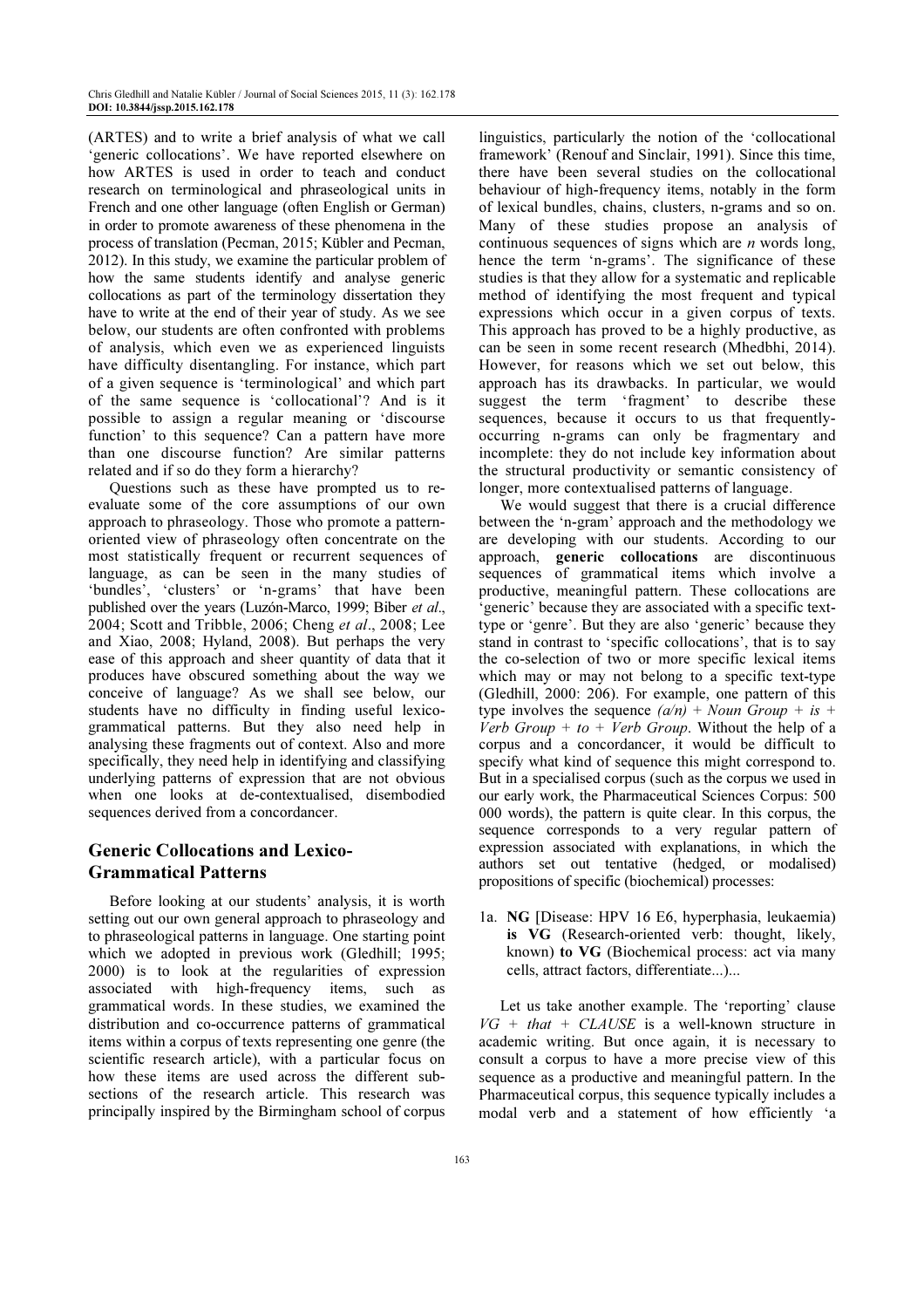particular drug' +  $di\frac{d}{d}$  not/may + 'treat' (block, delay, prevent) + 'a disease'. The following example In this +  $NG + we + VG + that + VG + NG$  shows how extended and regular this pattern can be, at the same time as allowing for variations which are semantically related:

1b. In this NG (paper, report, study) we VG (conclude, show, suggest) that (Drug: dextran-coated charcoal, ICI, TBCI) (did/did not/may) VG (Empirical verb: attenuate, block, delay, decrease, prevent) NG (Gene: BRCA1, IL2, M202)-(associated, induced, related) (Disease-related item: breast cancer, morphological changes, oxidation pattern... )

What can be said of these two examples? We would argue that this type of sequence is a prime example of the typical wording or phraseology of scientific writing. This claim supposes that by 'phraseology' we mean 'the typical way of expressing meaning within a particular type of discourse'. We would also suggest that we are dealing here with an extended phraseological unit and that all patterns of this type in English involve the co-selection of several different subpatterns (Firth, 1957 refers to this as 'colligation'). As we can see in example 1b, the sub-pattern  $we +VG +$ that typically colligates with the sub-pattern in this  $+$ NG. As far as semantics is concerned, this overall pattern displays a high degree of specialisation or 'lexicalisation' (in the sense of Brinton and Traugott, 2005), that is to say a sequence of signs which displays a more restricted set of structural and semantic preferences than we would find if we looked only at  $we + VG + that$ out of context or in a less specialised corpus of texts.

More, recently we have proposed the term lexicogrammatical pattern to refer to both generic as well as specific collocations (Gledhill, 2011, 2012, Kübler and Volanschi 2012). There are several reasons for this change of emphasis. In the first place, the term 'pattern' is useful because it refers to a regularity of expression, a sequence of signs which is used habitually to refer to a single, consistent meaning within the same social context (as we see later on, in the Systemic Functional model, this abstract kind of meaning is referred to as 'discourse function' or 'rhetorical function'). Similarly, we should point out here that our use of the term 'pattern' is not original: it is an explicit reference to the work of John Sinclair and the Birmingham school of corpus linguists (c.f. Hunston and Francis, 2000; Hunston 2008, Groom, 2005; 2010). However, although Hunston and others use the term 'lexical pattern' or just 'pattern' for short, we use 'lexico-grammatical pattern', because this happens to be the name of the central stratum in our preferred model of linguistic description, Systemic Functional Grammar (SFG, Halliday and Matthiessen, 2014). From this point of view, the term 'lexico-grammatical' emphasises the fact that any pattern must contain information not only about lexis (a pattern is made up of one or more

paradigms of semantically related, co-selected words), but also grammar (a pattern is built around at least one pivotal grammatical structure: this may serve as a linking item or 'hinge' between one pattern and other patterns).

So far then, we have described two related notions, which on paper at least seem fairly clear to us: 'generic collocation' and 'lexico-grammatical pattern'. However, there are clearly many problems with these notions. For example, how are lexico-grammatical patterns related to each other? Where are the borders or limits of a pattern? Which item in a given example is pivotal (i.e. invariable) and which is a part of a paradigm (variable)? We shall discuss some of these issues in the final sections of this paper. However, it is perhaps worth noting here that from our perspective, a 'pattern' should have a clearly identifiable rhetorical or discursive function. This definition stands in contrast to other terms in mainstream linguistics such as 'phrase', or more recent notions such as 'construction' (Goldberg, 1995) and 'collostruction' (Stefanowitsch and Gries, 2003). As far as we are concerned, these terms are useful when talking about abstract de-contextualised units ('noun phrase', 'the passive', 'the caused-movement construction', etc.), but by definition these terms do not include any one specific lexical or grammatical item as part of their structure and – importantly – do not depend for their definition on their rhetorical meaning or discourse function.

To what extent does a lexico-grammatical pattern have a particular 'discourse function'? Both of the examples cited above involve reporting verbs  $(X \text{ is }$ thought to, we conclude that  $Y$ ). This kind of pattern has often been seen as typical of academic discourse and the research article genre in particular. It is clear that a sophisticated text type such as the research article will be made up of many hundreds of these (and other equally productive) patterns. But this point raises a number of other interesting issues. What are the key patterns in a particular text type? Do these different patterns have the same status and if so what is their function in the ecosystem of a particular genre? Are there macro-patterns, which subsume other more specific ones? Is it possible to find patterns which are unique to a particular genre or Language for Specific Purposes (LSP)?

In order to address some of these questions, in the rest of this section we examine how one lexicogrammatical pattern relates to its various sub-patterns and how this pattern can have different rhetorical functions in the LSP as opposed to the general Language (LGP). Let us examine the sequence  $NG + Reduced$ relative Clause + Preposition +  $\overline{NG}$ . Because we wish to analyse this as a lexico-grammatical pattern, we need to specify at least one lexical item and one grammatical structure and we should include a more extended co-text. In this particular case, we therefore analyse the following sequence of signs  $\leq$ , NG VG-ed/-en in NG $>$  (we put the sequence in triangular brackets in order to include the all-important comma at the beginning). If we look for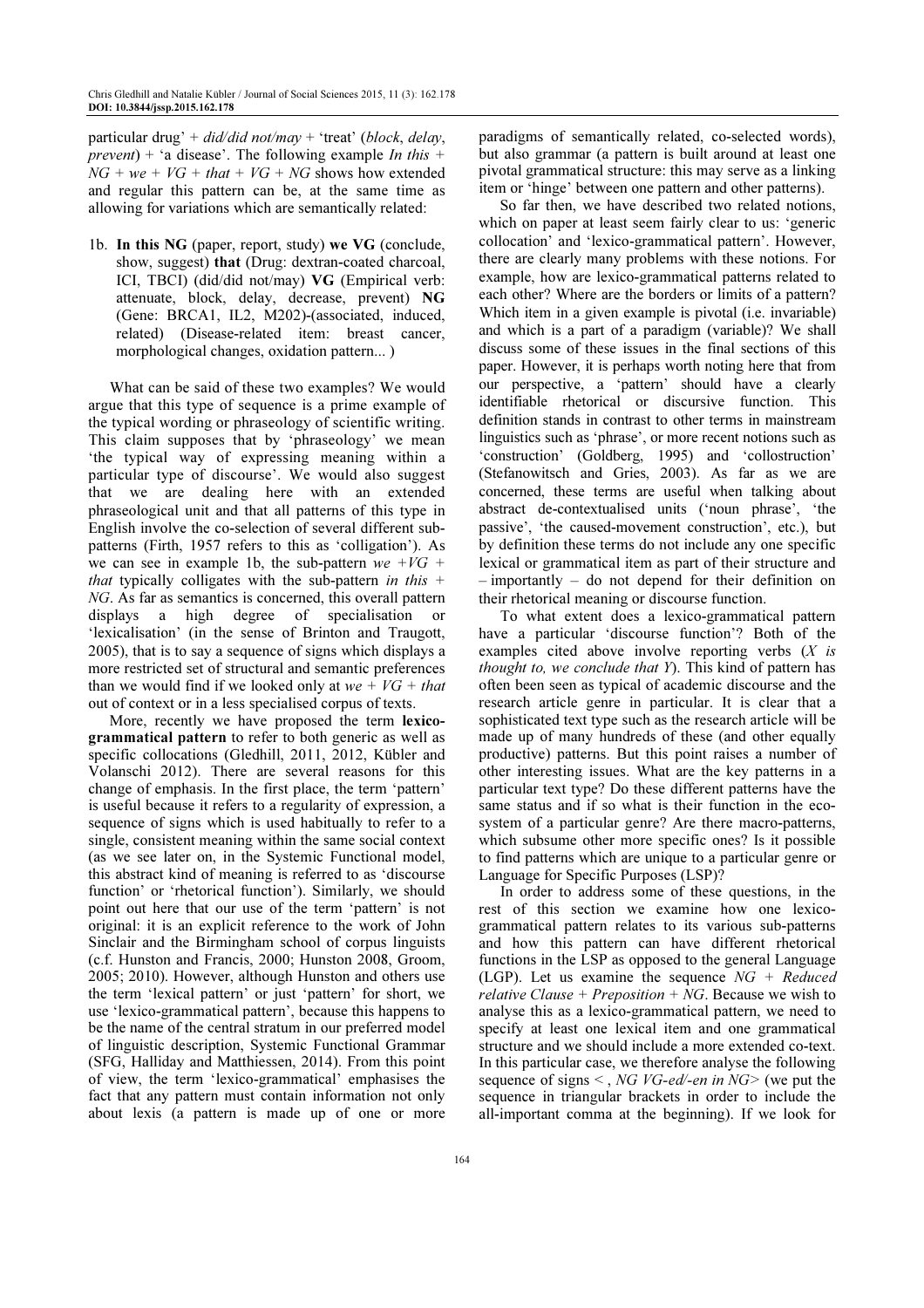this sequence in the British National Corpus (BNC: 100 million words of British English), we find 32 examples (including various forms of the past participle). Most of these belong to three major variants of the same overall pattern. The first variant (examples 2a-e) involves the definition of a journal, magazine or organisation which was based, founded or established in a particular location, or at a particular time:

- 2a. She has built a reputation for herself as a specialist in the area and is not involved as photographic director for Al-Wasat, a magazine based in London, which is launched this month for distribution throughout the Arab world
- 2b. Balcon could reasonably feel defensive about the sort of criticism of British cinema that began to appear from the Film Society milieu, particularly in the pages of Close Up, a journal founded in 1927.
- 2c. But perhaps the easiest way to follow the new pop story is in the pages of The Face, a magazine founded in 1980 at the conjuncture of music, fashion, art and design.
- 2d. Pantell S.A. distributed a series of advertisements in order to persuade persons in the United Kingdom to purchase shares in European American Corporation Inc., a company incorporated in Utah, U.S.A.
- 2e. He also stated his intention to resign his seat in the House ... and to accept the presidency of the United Negro College Fund (UNCF), an organization established in 1944 to help blacks gain access to a college education.

The second variant (examples 2f-j) involves a definition, name or term which was adopted, coined or used at a particular time, location or context:

- 2f. The town's appearance today is that of a compact, prosperous market centre still clinging to its medieval street plan and to memories of the Franciscan priory once known as the "Lamp of Lothian", a designation transferred in our own century to the church of St Mary.
- 2g. Legislative power in the State of Cambodia (SOC), a name adopted in April 1989 by what had been since 1979 the People's Republic of Kampuchea…
- 2h. ..."the quality of life", a term coined in this context by US Secretary of State George Schultz.
- 2i. [Author, Date] prefers to call this approach "output budgeting", a term used in the UK civil service (see below).
- 2j. The lifestyle of a Cyrenaean aristocrat was centred on his pyrgos (Hdt. iv. 164; Strabo 836), a word found in Asia Minor and Attica.

Finally, a third variant (examples 2k-o) involves a chemical, compound, or substance which is either found in a particular location or involved, implicated or used in a particular (biochemical) process:

- 2k. Hundreds of sheep farmers have been struck by the side effects of organophosphorus, a chemical used in animal dip.
- 2l. For instance, frequencies at 2-2.5 Hz stimulate the production of the body's own pain-controlling substances (the endorphins) and frequencies at around 80 Hz stimulate the production of 5 hydroxy tryptamine (serotonin), a compound involved in brain and nerve function.
- 2m. The team says it has found no evidence of aluminium, a cytokine characteristically found in the brains of Alzheimer's patients in brain tissue samples tested under a new method of "nuclear microscopy"
- 2n. The constitutive and oxidant induced activity of Adenosine Diphosphate Ribosyl Transferase (ADPRT), an enzyme involved in DNA repair, is reduced in patients with inflammatory bowel disease and also in those with colon cancer.
- 2o. An American study has found that theaflavin-2, a substance found only in black and oolong teas, was able to induce aptosis (cell death) in...

In all of the above examples (2a-2o), a noun (often a proper noun) is typically placed in capitals, speech marks or italics and then reformulated by a superordinate word (Al Wasat > a magazine, Close  $Up > a$  journal, 'output budgeting' > a term, pyrgos > a word), or in examples (2k-2o), a technical noun is defined in relation to a superordinate term:  $Alumiium > a$  cytokine, 5 hydroxy tryptamine > a compound,  $ADPRT$  > an enzyme, organophosphorus  $> a$  chemical. This superordinate noun is then post-modified by a reduced relative clause.

It is clear that we are dealing here with the same overall lexico-grammatical pattern. However, it is also clear that the third variant of this pattern (examples 2k-o) is somewhat different from the other two. Whereas the first two sub-patterns are taken from texts dealing with biography, general culture and politics, the third pattern comes from scientific journalism (2k, 2m, 2o) or scientific research (2l, 2n). In addition, whereas in the first two sub-patterns the preposition in introduces noun groups referring to locations and dates, in the third pattern, in is associated with a biochemical process (expressing cause: implicated in, involved in), which takes place either in a specifically biological or chemical location (brains, animal dip) or as part of a nominalised biochemical process (development of a response, brain and nerve function, DNA repair). Not surprisingly, if we look for the same pattern in a specialised corpus of research articles (the Pharmaceutical Sciences Corpus, as mentioned above), we find a similar set of examples (32 instances). However and perhaps most importantly, the relative clause in the PSC is built almost exclusively around the verbs implicated and involved or (in a small minority of cases) expressed. In other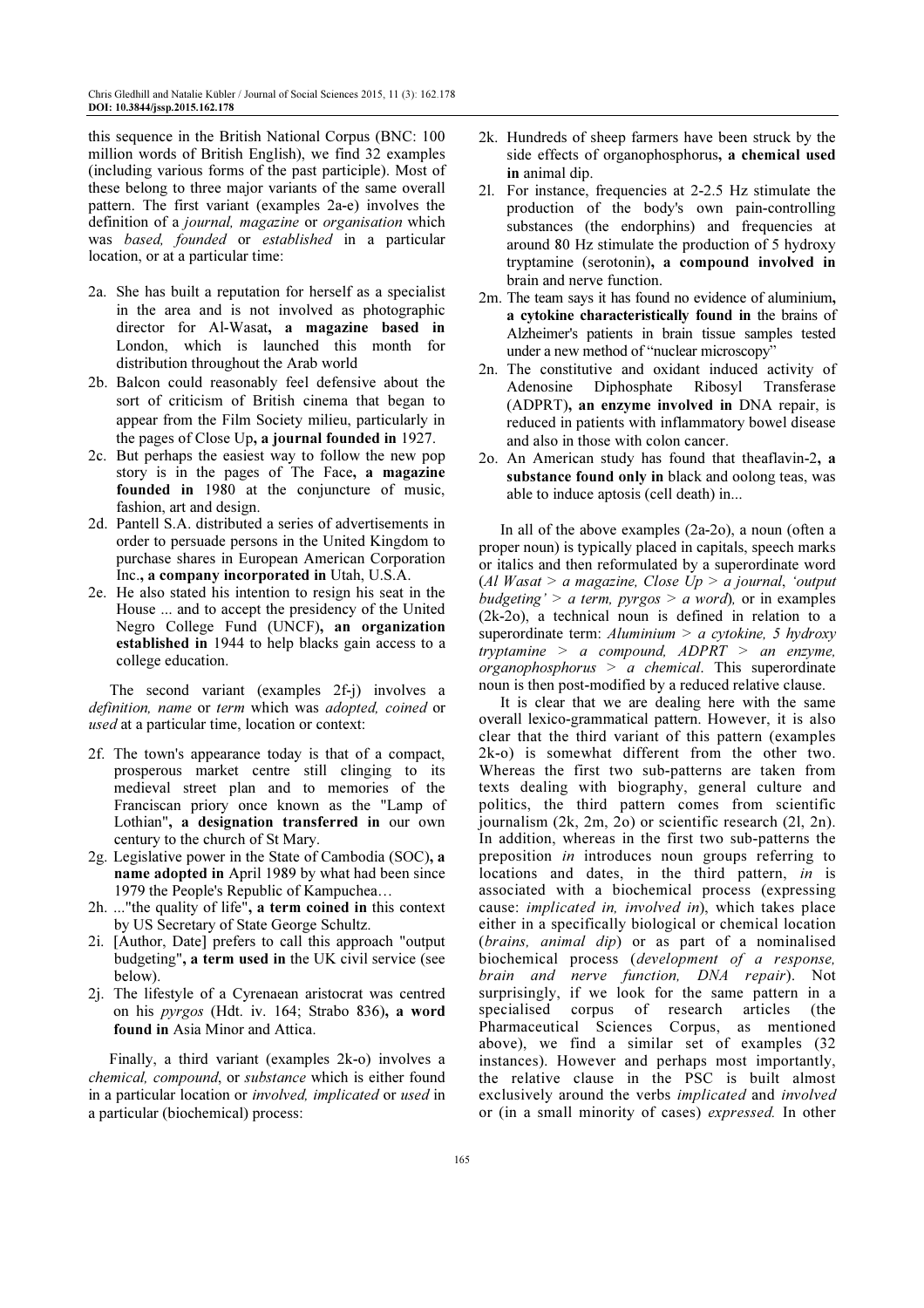words, verbs which express material or biochemical processes of causation:

- 2p. Finally, BAL fluid contains significant levels of IL-16, a cytokine implicated in T lymphocyte recruitment, following antigen challenge of allergic mice [...]
- 2q. Cloning of Schistosoma mansoni Seven in Absentia  $(SmSINA)(+)$  homologue cDNA, a gene involved in ubiquitination of SmRXR1 and SmRXR2.
- 2r. Clustering of the BCR has also been reported to trigger an indirect association with invariant chain (Ii), a molecule involved in the trafficking of newly synthesized MHC II. Since Ii resides
- 2s. Moreover Op18, a protein involved in the regulation of microtubule dynamics and Myosin Light Chain (MLC) are phosphorylated upon NKG2D cross-linking.
- 2t. In an earlier study [20], inducible Nitric Oxide Synthase (iNOS), an enzyme expressed in cytokine induced macrophages [...] showed the same staining pattern as macrophage staining.

What can we conclude from this? Generally speaking, the pattern that we have been looking at corresponds to what terminologists call a 'definitional context' (Pearson, 1998). This is one of many such constructions that have been studied in research on the automatic extraction of definitions and neologisms (Humbley, 2001). We would claim that the basic meaning of explanation and definition corresponds to the 'rhetorical function' or 'discourse function' for this pattern. It is this broad, abstract meaning that allows us to see this as a pattern and not just the purely syntactic sequence  $NG +$ *Reduced Relative Clause* +  $in + NG$ . In addition, we would claim that this pattern has at least three different rhetorical functions depending on the type of discourse it is used in:

- The definition of institutions in terms of their original locations or dates of establishment,
- The definition of proper nouns and neologisms in terms of their original locations or dates of creation,
- The definition of biochemical substances in terms of their causal role in biochemical processes.

The overall meaning of this pattern is something like 'here is an explanation of the term we have just mentioned: it is an example of (superordinate term)  $X$ and it originated in (time or space)  $Y'$ . This is how the pattern operates in most forms of the English language and as we have seen, the pattern typically occurs in elaborate academic or journalistic English. However, we can also observe how the parameters of the expression have evolved to express something rather more specific in the language of the pharmaceutical sciences. As we move from general English in which

the pattern is used to define a term in relation to its origins (with verbs such as based in, found in), we enter into a more technical discourse in which the pattern is used to define a specific chemical entity in relation to its biochemical role (with verbs such as implicated in, involved in).

## Lexico-Grammatical Patterns in Students' Reports

In the previous section, we set out our general approach to the analysis of phraseology. The approach consists of two basic steps: a) the observation of regularities of wording in a representative corpus of texts, b) the association of particular patterns of wording with particular discourse / rhetorical functions. In other words, after the direct observation of specific examples, we interpret any regularities of expression in terms of a more general lexico-grammatical pattern. From our point of view, this is a tried-and-tested methodology. However, it is salutary to observe how other observers go about this type of analysis, especially when they are our own students. In this section, therefore, we examine the choices made by our students when they identify their own examples and analyse them as lexico-grammatical patterns.

As mentioned above, the subjects in this study are students in applied foreign languages (speakers of French, English and typically German or Spanish) who are following a second-year Masters course in specialised translation (M2 ILTS, Université Paris Diderot). Since this course takes place at a French university, our students often write their reports and work on the ARTES database in French. Some of the examples cited later on in this section are therefore in French.

As part of the main assessment of this course, each of the M2 ILTS students is asked to write three end-of-year reports: (1) documentary research, (2) specialised translation and (3) terminology. The main part of the terminology report is dedicated to the description and analysis of LSP corpora (reported in Kübler and Pecman, 2012; Pecman, 2012); part of the translation report consists in describing examples of phraseological phenomena, such as collocations, colligations, semantic preference and semantic prosody. The students are asked to look at these phenomena and to examine how they may cause difficulties in the translation process, which they then attempt to solve by querying comparable (bilingual) corpora. As part of their preparation for these reports, each student is required to build a specialised comparable corpus of texts in French and one other working language. Typically the students choose to analyse scientific research articles or, more rarely, another specialised/technical genre (such as technical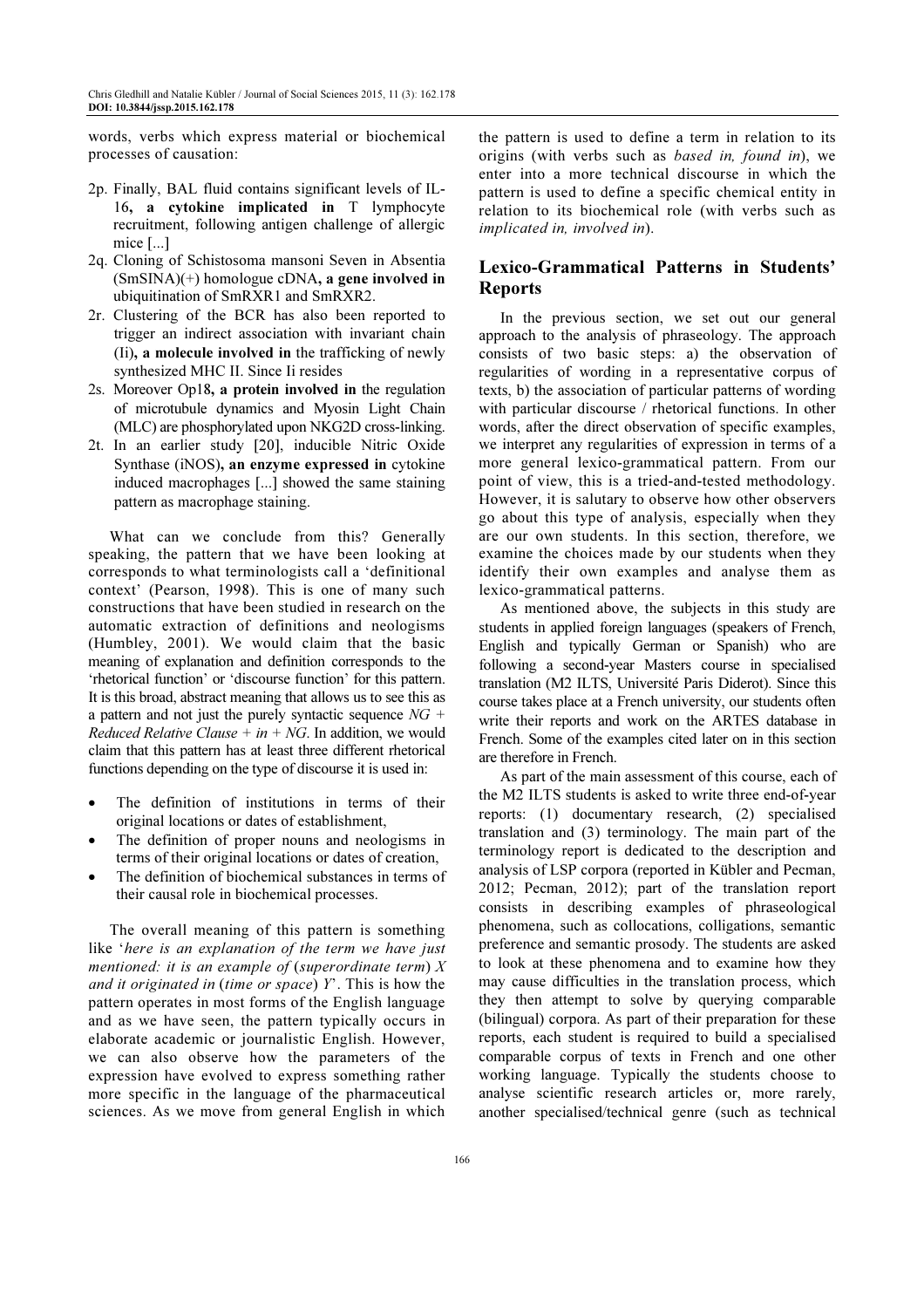manuals). The students then analyse their LSP corpora for terminology and phraseology using concordancers and other software. The main results of this analysis are then entered in the ARTES database and also written up as part of the terminology report and the translation report. Various teaching courses contribute to the students' skill-set for this particular project, notably: 'Tools for Corpus Analysis', 'Corpus Linguistics' and 'Terminology and Phraseology' (taught by either our colleagues or ourselves).

However not all of the terminology report is dedicated to the discussion of terminology. As part of their report, each student is also asked to analyse 5 different 'generic collocations', in other words 5 examples of lexico-grammatical patterns (as mentioned in section 2 above). These sequences are generally presented to the students by our colleagues in functional terms (i.e., they are regular patterns of expression in the LSP which have specific discourse functions, but they are not terminological in nature and are not specific to an individual text or a domain, but belong to academic English in general). The students are also taught to use corpus-query software, such as the 'concordance', 'collocate', 'clusters' and 'n-grams' functions in AntConc (Anthony, 2002), in order to extract a sample of these sequences systematically from their LSP corpora. This is an important methodological point, because although the students encounter this software at various stages of the M2 ILTS course, not all of them choose to use the 'clusters' and 'n-gram' functions when writing up their final dissertation. It is also important to note that each dissertation is supervised and evaluated by different teachers on the M2 ILTS course. As far as our own supervision is concerned, we allow our students free choice in the matter, with the instruction that they should demonstrate that they have used corpus-informed techniques in order to arrive at their choice of collocational patterns.

In the following section, we examine a sample of patterns analysed by 10 students whose terminology reports we supervised over the period 2012-2014 (thus a total of 50 different patterns). Each of the 50 patterns chosen by the students and the basic results of their analysis are set out in the form of a table in the Appendix at the end of this paper (Appendix 1). Note that in this Appendix 1, each pattern is presented in decreasing order of structural complexity (full clauses being the longest, most elaborate patterns at the top of the list and single words being the shortest, simplest structures at the bottom of the list). For convenience, we have repeated three interesting (and rather typical) patterns identified by our students (#1, #8, #26) in Table 1 (see below).

Space precludes us from analysing each example presented in the Appendix. In the remaining parts of this paper, we merely provide a summary of our observations including comments on each of the main columns set out there (NB the final column is discussed in section 4 of this paper. This column sets out our analysis of each example in terms of Systemic Functional Grammar (SFG). It is important to note here that we are using SFG as a metalanguage of analysis, but at the current time we do not teach SFG explicitly to our students.).

#### Patterns

The first column of Appendix 1 presents the citation forms given by our students. In 8 out of 50 patterns, the students have included variables (a word such as 'that', a symbol such as 'x', a part of speech tag such as VG). We see this as a sign that these students have correctly understood that these sequences are predictable but also productive lexicogrammatical patterns. In addition, we would suggest that the examples at the top of the list are better examples of patterns than those at the bottom: the best examples of patterns involve longer, more complex grammatical structures and leave more room for variable paradigms. However, many of these patterns involve specific lexical items and structures which suggest that some students have confused specific examples with generic patterns (we are thinking here of #33 A critical issue in handling..., #36 The assumption underpinning the concept..., #37 To remain an unsolved challenge for...). Also, towards the bottom of the list, the patterns begin to look increasingly incomplete. In our view, examples such as #44 Key insight, #45 safety precautions, #46 related work, #47 serious games for, #49 due to, #50 in parallel with are too short to qualify as valid lexico-grammatical patterns. Also, out of context, it is difficult to assign discourse functions to them. Some of these short examples (often corresponding to recurrent 'n-grams') may be technical terms, while others are short collocations or colligations, or perhaps compound nouns belonging to academic English. It occurs to us, however, that in many cases our students may have had more specific contexts in mind. To give just one example, the noun group in #44 key insight was chosen because it is a pivotal lexical item in a 'projected' complement clause (here in brackets):

### #44 Context: Our key insight is [[that a high degree of correlation exists between battery usage and a user's movements.]]

Examples such as these suggest that our students are good at identifying statistically significant fixed sequences, but they are generally less successful in identifying the more extended and therefore more meaningful patterns within which these fragments are embedded.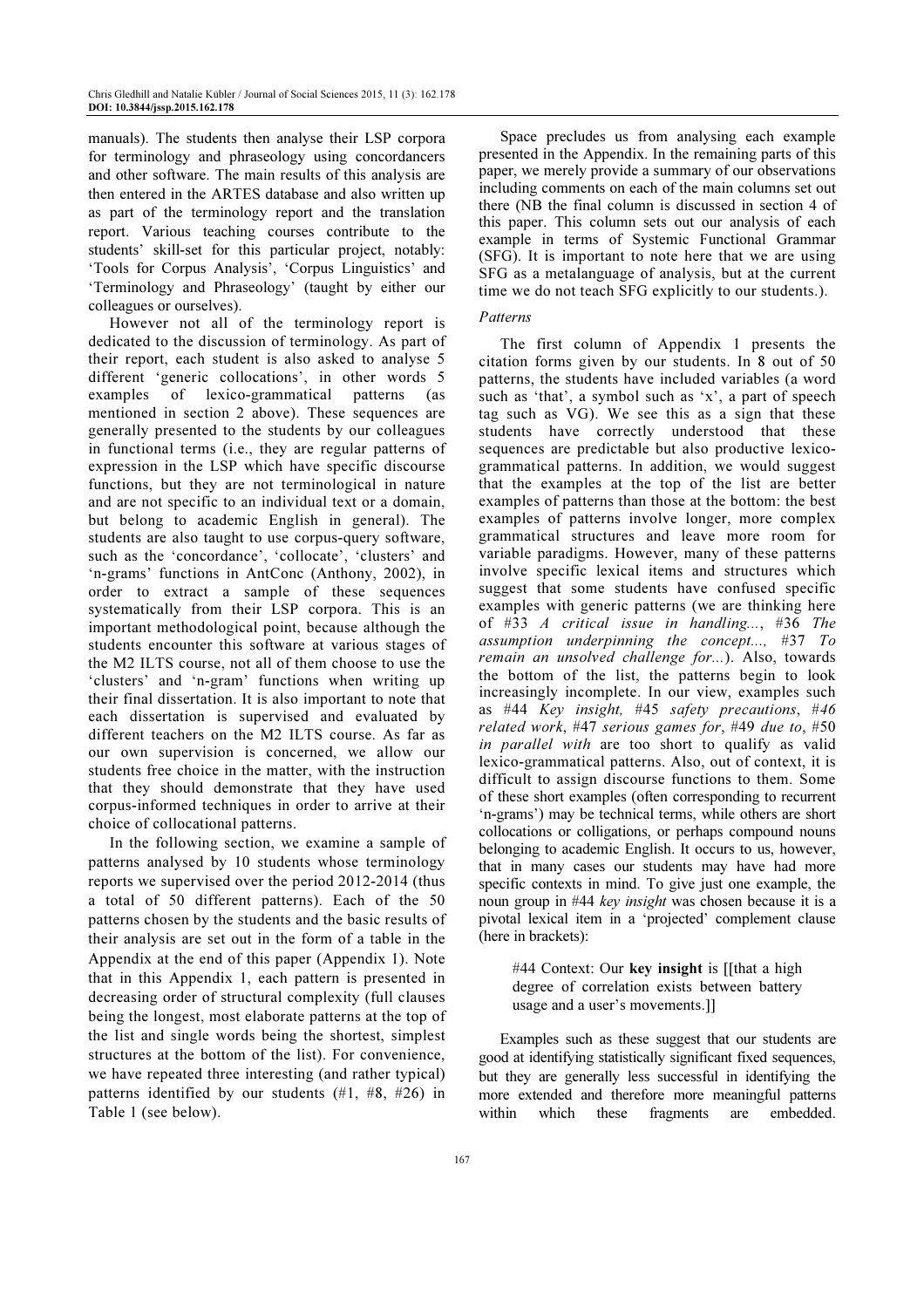|     | Pattern                                                                                       | Structure <sup>4</sup>                                                    | Discourse function                                                                                                               | Discourse system                                                                                                                                             |
|-----|-----------------------------------------------------------------------------------------------|---------------------------------------------------------------------------|----------------------------------------------------------------------------------------------------------------------------------|--------------------------------------------------------------------------------------------------------------------------------------------------------------|
| #1  | Failure to $+$ VG (observe,<br>follow, do so, heed, comply)<br>$+ N G+$ will result in $+ NG$ | Effective clause (Subject)<br>includes embedded<br>expansion clause)      | (Not supplied)                                                                                                                   | Ideational: Material, logical ('so')<br>Interpersonal: Engagement:<br>Source (projection 'failure<br>to', modality 'will')<br>Textual: Identification ('so') |
| #8  | In this paper we outline                                                                      | Effective clause with<br>Prepositional phrase in<br>Marked Theme position | Referential 'introductory<br>phrase'                                                                                             | Ideational: Mental,<br>communicative Interpersonal:<br>Engagement: Source<br>Textual: Periodicity and<br>identification                                      |
| #26 | It should be noted that                                                                       | Receptive (passive)<br>Projecting clause with<br>postponed clause         | 'Impersonal introductory<br>phrase' 'Talking about<br>characteristics, properties,<br>specificities' 'Expressing a<br>necessity' | Ideational: Mental<br>Interpersonal: Engagement:<br>Source: Projection<br>Textual: N/A                                                                       |

Table 1. (Extract). Lexico-grammatical patterns in 10 student reports

<sup>4</sup>The analysis in columns 2 and 4 follows the conventions of Systemic Functional Grammar (SFG, c.f. Halliday and Matthiessen 2014; Martin and Rose, 2003)

#### Lexico-Grammatical Structure

The second column of Appendix 1 sets out the basic grammatical structure of each pattern using the terminology of Systemic Functional Grammar (SFG). For example, whether the pattern is active (effective) or passive (receptive), whether the pattern involves a projecting clause (as in #7 it should be noted that) or an expansion clause (as in #29 As Figure X shows).

Overall, 11 out of 50 patterns chosen by our students are full clauses (i.e. full sentences in traditional grammar). We consider that these are all legitimate examples of lexico-grammatical patterns. In addition, 28 out of 50 patterns are clause complexes, that is to say incomplete sequences, which require or predict the presence of another clause. Some of these are legitimate examples of lexico-grammatical patterns, as in #2 We reserve the right  $[$ [to VG]]. Others are less clearly examples of patterns as in #36 The assumption [[underpinning the concept]]. Finally, at the lower end of the scale, 9 out of 50 patterns are phrases (i.e. preposition + noun group, such as  $#40$  to this end) or groups (such as #44 Key insight) and 2 out of the 50 patterns are word-sized units (#49 due to and #50 in parallel with). As mentioned above, all of the examples chosen by the students are valid collocations or ngrams, since they have often been identified as statistically salient by the AntConc software. However, we would suggest that the most useful patterns chosen by our students (around two-thirds of the sample) involve full or partial clauses, while many of the other examples chosen by the students are only fragments of a more extended lexico-grammatical pattern.

#### Discourse Function

The third column of Table 1 presents the 'discourse function(s)' of each pattern as defined by each of our student sample. Although the students are often successful in identifying valid lexico-

grammatical patterns, it is clear that almost all of them encounter problems when it comes to assigning rhetorical functions. One question which we were interested in is the range of discourse functions which our students were able to identify in the sample of 50 patterns. Column 3 shows that our students typically formulate rhetorical functions in terms of the basic structure: Verb Group + Noun Group. In addition, the students typically use one of 3 VGs (Explaining / Presenting / Talking about) and 12 NGs (additional data, anteriority, compatibility, decisions, non-textual data, methods and tools, necessity, one's position, one's research goals, restrictions, the specifics of the study, the subject of the study). This is an interesting range of functions and also happens to identify many of the most common patterns to be found in the ARTES database. However, there is often a mismatch between these functions and the collocational patterns to which they are associated. For example, one of the most common lexico-grammatical patterns identified by our students typically involves an active or passive reporting verb with the structure 'it + (active/passive V expressing a mental/communicative process) + that', as in the following examples (including many examples in French):

- #12 **On estime que...** 'it is thought that'
- #13 On observe que... 'it is observed that'
- $#14$  X shows that...
- #15 Les travaux ont démontré que... 'Studies have shown that'
- $#21$  It is worth noting (that)...
- #24 It is widely known that...
- $#25$  It can be seen that...
- #26 It should be noted that...

Structures such as these (called 'projecting' clauses in SFG) have been widely reported in the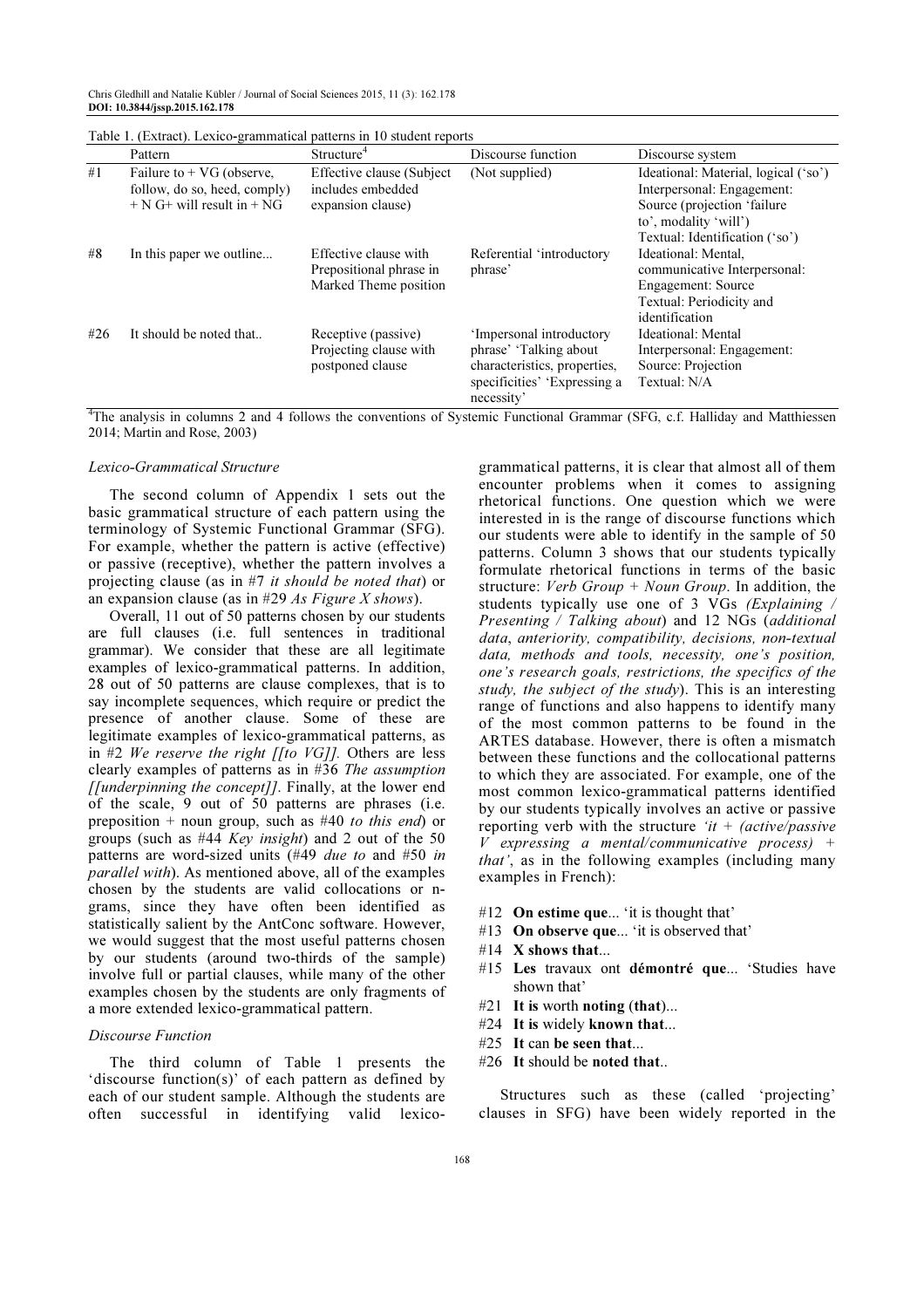literature and it is unsurprising that our students should have picked up on them in their own data. Interestingly, however, the semantic analysis of these patterns is often highly varied, even when we are looking at several examples of the same pattern. Thus, as can be seen in the Appendix, each of these patterns has been assigned very different discourse functions ('Impersonal introductory phrase', 'Talking about characteristics, properties, specificities', 'Expressing a necessity' and so on). To be fair, it is in fact rather difficult to assign one particular rhetorical function to examples such as these and we would not penalise students for assigning several functions to the same pattern.

One example of a legitimate lexico-grammatical pattern which has been correctly analysed in our sample is #20 *the intent of this article is to...* This pattern is identified as having the discourse function 'Presenting one's research goals'. It would seem that this pattern has been identified by several other students in ARTES, because there are several examples of this in the database. The following sample gives a picture of the grammatical regularity of this pattern, but also its range of internal lexical variation:

- L'objectif de cette étude est de... 'the objective of this study is to....'
- Le but de cette étude est triple. 'the aim of this study is triple'
- Our goal is to...
- The aim of the present study is to do...
- The **purpose** of this work is to...

These examples are also related to the general pattern which we mentioned in the introduction to this paper, namely the NG (aim, objective, goal) of this NG (study, paper, etc.) is to VG.

A second correctly-identified example is #40 To this end. This happens to correspond to a pattern that can be found very frequently in the ARTES database. As we see below, this type of 'locution' or prepositional phrase has a textual signalling function, a pattern that our students are generally able to identify and categorise very successfully:

- Dans ce but... 'to this end'
- A cette fin... 'to this end'
- Avec cet objectif en vue... 'with this objective in sight'

A third example of a pattern that has been correctly analysed by one of our students is #10 The analysis is based on.... This pattern has the structure: Attribution Clause (passive) + Preposition + NG and is described accurately as 'Présenter ses méthodes, outils, ses approches, ses techniques' (Presenting one's methods, tools, approach, techniques'). There is some evidence

in the student's report that this analysis has been based on the observation of several contexts and not just on the basis of frequency or a decontextualised example. Once again, many different students have identified examples of this structure in ARTES and so there is a good case to be made for seeing this as a prototypical example of a productive lexico-grammatical pattern in this type of text. Here are some examples:

- The analysis is based on... (context: The analysis is based on 3,263 observations from 821 MFIs in 91 countries reporting data.)
- The measurements were made with sth... (context: "The measurements were made with an 8 mm diameter diaphragm inset with optical glass."
- Les mesures ont été réalisées avec qch... 'the mesures were made using'... (context: Les mesures ont été réalisées avec un spectrocolorimètre Minolta...)
- Les résultats sont exprimés conformément à... 'results were expressed in accordance with' (context;: Les résultats sont exprimés conformément au système CIELAB …)

More generally speaking, however, we would suggest that in approximately half of our sample, our students have assigned discourse functions which are doubtful or simply incorrect. The most obvious examples of these in column 3 in the Appendix involve the use of lexico-grammatical structures rather than discourse functions (12 examples, such as Adjectival, adverbial, nominal, verbal construction). There are also several examples of vague categorisation (14 examples, including demonstrative discourse, partial phrasal pattern, impersonal introductory phrase, referential introductory phrase, technical discourse). In addition, in 7 out of 50 cases, no discourse function has been supplied. Perhaps more interestingly (because they are not incorrect), there are several cases where several discourse functions have been assigned to the same pattern (for example  $#21$  It is worth noting that... which has been assigned five functions and #26 it should be noted that... which has been assigned three functions).

What general conclusions can be made about our students' analysis of phraseological patterns? On the positive side, we find that:

- The students identify some of the most important lexico-grammatical patterns in science writing, most notably structures involving active and passive reporting verbs ('projecting clauses').
- The students are adept at identifying patterns that are phraseological in nature rather than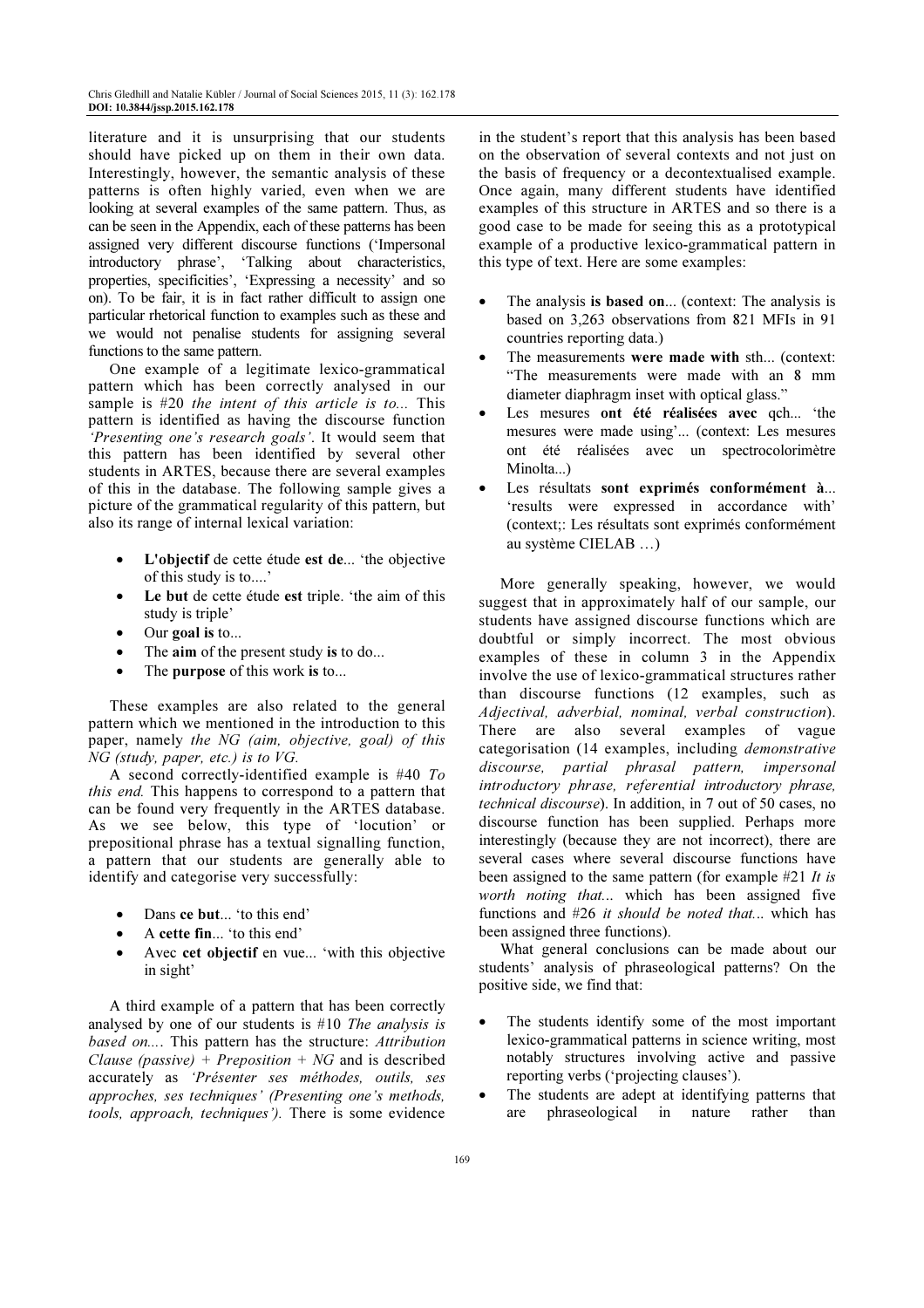terminological (they rarely confuse multiword terms with lexico-grammatical patterns, apart from some examples at the lower end of the scale).

On the negative side, we find that:

the students often erroneously confuse a specific instance or 'example' with a generic 'pattern': as mentioned below, we suggest that our students require a more standardised way of recognising variability within more general patterns.

## The Systemic Functional Approach to Analysing Lexico-Grammatical Patterns

In the previous section, we saw that our students are relatively successful in finding valid collocational patterns, but rather less successful when it comes to recognising underlying lexico-grammatical structures or assigning discourse functions to these patterns. The difficulties encountered by our students have prompted us to look for an alternative system of analysis. As mentioned above, a number of studies have analysed n-grams and other recurring sequences in specialised (LSP) texts. Hyland (2008) for example proposes a very simple system of classifying lexical bundles in academic and technical texts. Hyland distinguishes between three types of discourse function for each bundle: 'research-oriented', 'participant-oriented' and 'text-oriented' functions. Ultimately, all of these categories can be related to the three 'metafunctions' of Systemic Functional Grammar (Ideational, Interpersonal and Textual). We were curious to see how such an analytical system might be used to classify our own students' examples. We therefore re-analysed the 50 patterns identified by our students using a five-part classificatory system of 'discourse systems' proposed by Martin and Rose (2003). This analysis is summarised in column 4 of the table set out in the Appendix. Table 2 below presents a summary of these findings.

In order to interpret the findings presented in Table 2, it has to be understood that more than one discourse system may be involved in the same pattern (even within the same 'metafunction', as can be seen in example #21 It is worth noting that...). It is also worth noting that the discourse systems presented here (Experiential, Logical, Appraisal, Periodicity, Identification) were originally designed for the analysis of whole texts and that other discourse systems, which we have not mentioned here, such as Information structure (belonging to the textual metafunction) or Exchange (belonging to the interpersonal metafunction), can only be found in more extended stretches of discourse, such as spoken interaction (for a fuller picture, see Halliday and

• the students often have difficulty assigning a 'discourse function' to the patterns they identify. We discuss this problem in more detail below.

But looking at these problems in detail, in the following section, we examine the extent to which the patterns identified by our students may be analysed using an alternative model of analysis (referred to here in the fourth column of Appendix 1 as 'Discourse System').

Matthiessen, 2014). Returning to Table 2, although we would suggest that the proportions set out here are typical of any analysis using this system, a number of features stand out: these are discussed in the following three sub-sections.

#### Ideational Metafunction

In SFG, the 'Ideational metafunction' refers to expression of participants and processes (the latter being generally divided into material, relational, mental and other minor processes), as well as the expression of logical connections within a text. As can be seen in Table 2, our students tend to choose patterns which express either a mental process (including a full range of cognitive processes #12 on estime que, 'it is thought that', perceptive processes #13 on observe que 'it is observed that' and communicative processes #14 show that, #16 Let us say that, etc.) or a 'logical connection' (#30 when considering, #42 due to the presence of...) or a 'comparison' (#32 in the same way that). It is significant that mental processes make up over 50% of the process-types in our students' sample. The proportion of process types which are typically used in full academic research articles is rather difficult to compare, since different researchers use different categories. Generally speaking, however, it is generally assumed that material and relational processes are dominant in scientific research writing (Banks, 1994). Halliday and Matthiessen (2014: 215) suggest that in a registerially-mixed sample of texts (8425 clauses) material processes typically make up 37%, followed by relational processes 36% and then mental processes 10% (the remaining 17% is shared between various minor process types). The proportions presented in Table 2 therefore reflect a rather marked preference among our students for projecting (i.e. reporting) verbs. This is nevertheless a reasonable analysis, given that these verbs (and the projected clauses which they introduce) are highly relevant to the phraseology of academic/scientific discourse.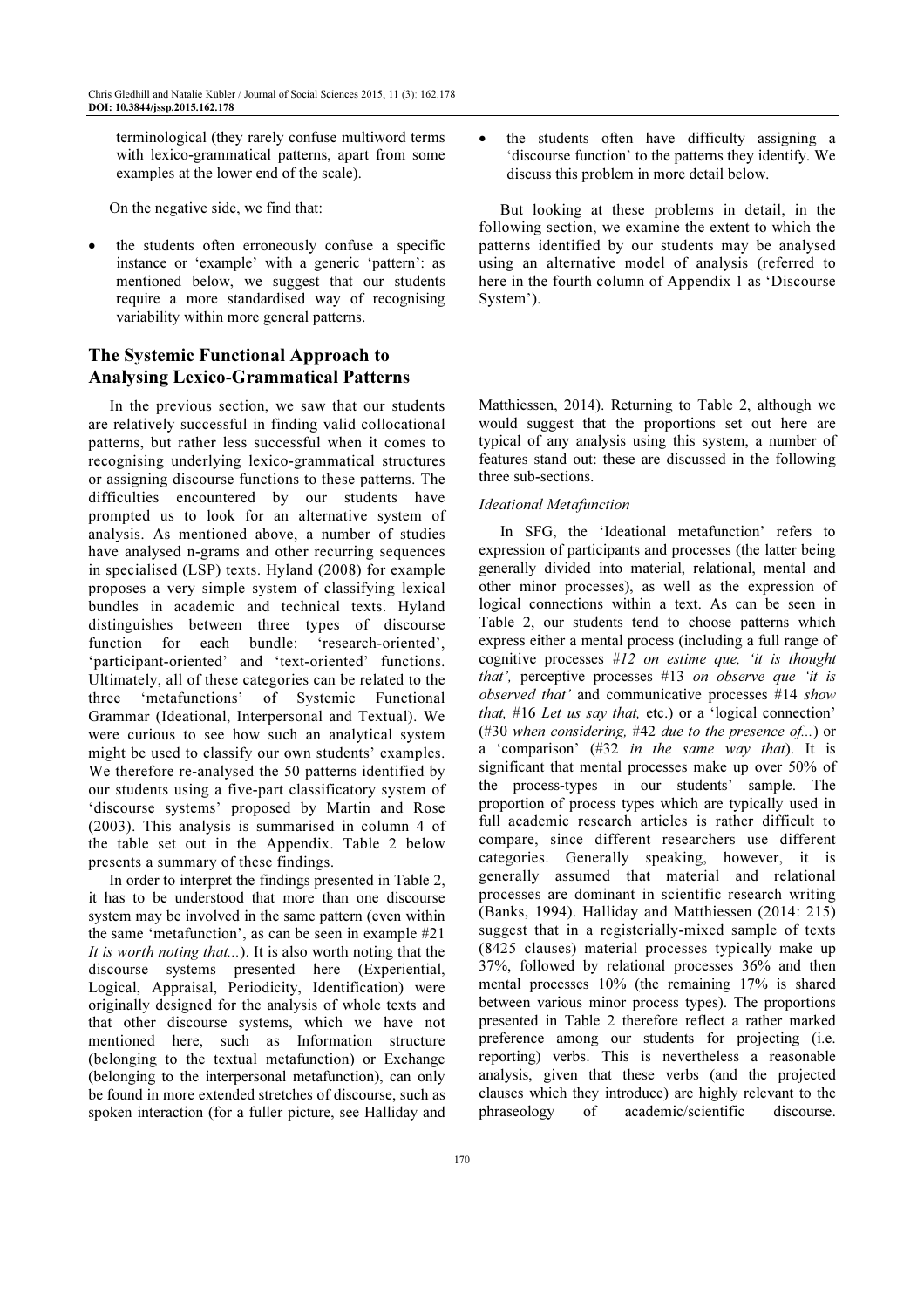|               |                                |                                                  | Total (NB the same pattern may involve) |
|---------------|--------------------------------|--------------------------------------------------|-----------------------------------------|
| Metafunction  | Discourse system               | Examples                                         | more than one discourse system)         |
| Ideational    | Experiential:                  | #1 Failure to, will result                       | 1) Material: 4                          |
|               | Representing experience as     | in  (material process)                           | 2) Mental: 18                           |
|               | 1) Material process,           | #21 It is worth [[noting]                        | 3) Relational: 6                        |
|               | 2) Mental process,             | that]] (relational process                       |                                         |
|               | 3) Relational process.         | [[mental process]])                              |                                         |
|               | Logical:                       | $#17$ Il s'ensuit que ('It                       | 4) Logical consequence: 7               |
|               | 1) Addition,                   | follows that') (logical                          | Total (Ideational): 35                  |
|               | 2) Comparison,                 | connection)                                      |                                         |
|               | $3)$ Time.                     | #32 in the same way that                         |                                         |
|               | 4) Consequence.                | (comparison)                                     |                                         |
| Interpersonal | Appraisal:                     | #21 It is worth noting                           | Attitude: evaluation: 6                 |
|               | 1) Attitude (affect, judgment, | (that) (attitude, value)                         | Engagement: 22                          |
|               | appreciation of value),        | #3 Previous works focus                          | Total (Interpersonal): 33               |
|               | 2) Engagement (modality,       | on (engagement, source                           |                                         |
|               | concession, projection, source | of authority)                                    |                                         |
|               | of authority),                 | #26 It should be noted that                      |                                         |
|               | 3) Graduation (force, focus).  | (engagement, modality plus)                      |                                         |
|               |                                | projection)                                      |                                         |
|               |                                | #44 Key insight                                  |                                         |
|               |                                | (graduation, force)                              |                                         |
| Textual       | Identification:                | #4 This paper describes                          | Reference: 11                           |
|               | 1) Presenting/presuming,       | (presenting)                                     |                                         |
|               | 2) Tracking.                   | #5 Figure X depicts                              |                                         |
|               |                                | (tracking: Exophora)<br>$#11$ Proceed as follows |                                         |
|               |                                |                                                  |                                         |
|               |                                | (tracking: Cataphora)                            | Marked themes: 5                        |
|               | Periodicity:                   | #7 Next on our agenda is                         |                                         |
|               | 1) Marked theme (textual),     | (textual theme)<br>$#11$ Proceed as follows      | Total (Textual): 16                     |
|               | 2) Marked theme                |                                                  |                                         |
|               | (interpersonal).               | (interpersonal theme)                            |                                         |

#### Table 2. Distribution of Metafunctions in Sample of 50 Patterns

#### Interpersonal Metafunction

The 'Interpersonal function' refers to tone, authorial voice and other manifestations of interaction within a text, as can be seen for example in the absence or presence of the imperative, impersonal constructions, subjective lexis and so on. As can be seen in Table 2, the most important systems of interpersonal expression found in our sample include 'engagement' (the positioning of the authors in relation to assertions of fact:  $#24$  it is widely known that,  $#27$  have been shown to be, #28 is known to be...) and 'source' (the citation of other legitimising sources of knowledge #3 previous works focus on, #34 studies undertaken to date). The Interpersonal metafunction also includes the expression of 'affect' or 'emotion'. One would expect few examples of this in the types of text analysed by our students. However, the students did find several examples of 'appraisal', that is to say the evaluation of ideas or propositions (#22 il est intéressant de constater que 'it is interesting to note that', #33 a critical issue in the handling of, #32 to remain an unsolved challenge). Also, the sample includes one expression of 'graduation' (evaluation by expressing graduated focus or force, as in in example #44 (a) key insight...) Generally speaking, however, although our students have identified a range of patterns which involve some degree of interpersonal expression, they appear to be less explicitly aware of this function. When the students assign discourse functions to expressions such as these, they often refer to register or rather vague style labels such as 'impersonal introductory expression' and so on.

#### Textual Metafunction

The 'Textual function' involves the explicit marking of cohesion within a text, either by 'tracking' referents as they progress within the text, signalling periodic changes in the flow of the text, presenting referents as 'new' or 'given' and so on. Generally speaking, explicit linking devices and conjunctive adjuncts are always present, but not necessarily very frequent in scientific research articles (the main text type analysed in this study). It is therefore interesting to see that these items are an important category of pattern identified by our students. The most frequent examples of this type involve 'tracking' and 'presentation', that is to say expressions which identify or present a key referent in the co-text, either indirectly (#4 This paper describes) or directly (#8 In this paper, we, #5 Figure  $X$  depicts). Another category includes 'periodicity' or explicit signals of ordering in the text, including what Halliday and Matthiessen (2014) call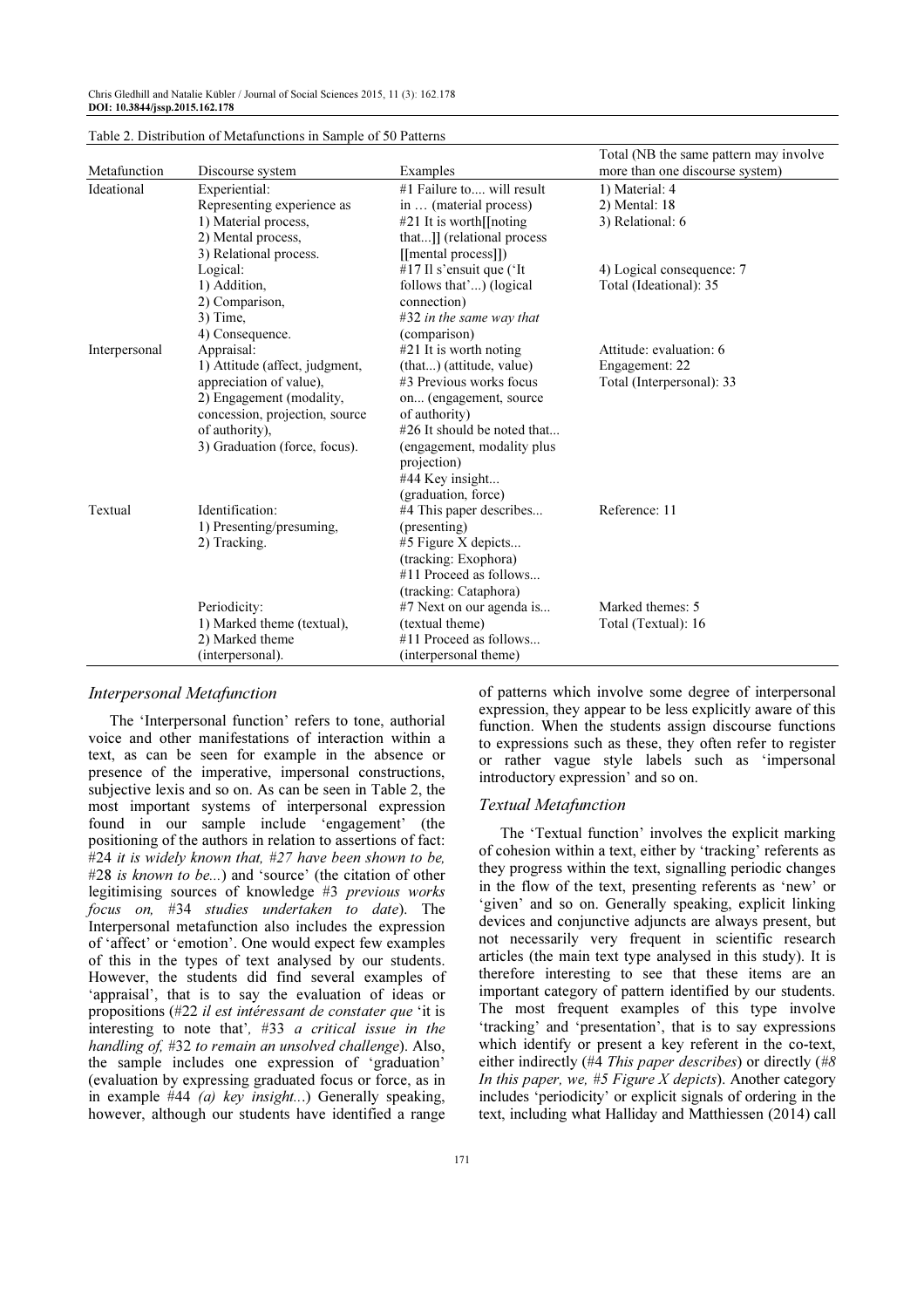'marked textual themes', such as #6 Finally, we consider...#7 Next on our agenda is and #11 Proceed as follows (exceptionally, this example, together with #1 was found by a student whose project was on technical instruction manuals). A final example involves 'anaphoric nouns' which assign a new informational value to an existing textual referent (e.g., #40 to this end). Overall, our students are good at spotting patterns with this type of function, as can be seen in the terminology they use, e.g., 'referential introductory phrase'.

Space prevents us from setting out a full SFG analysis of all 50 patterns identified by our students and we have only been able to provide a minimal analysis in the Appendix. As mentioned above, we do not currently teach SFG to our students. In addition, we would not suggest that this method of analysis is an appropriate alternative to the categories of discourse function used by our colleagues or in the ARTES database. Nevertheless, we believe that the SFG system does provide a relatively systematic way of categorising the very different types of pattern which we have been looking at in this study. There are of course limitations to this approach; the 'metafunctions' of systemic functional analysis are sometimes not as specific or as intuitive as the discourse functions assigned by our students. Nevertheless, our main intention in conducting this survey has been to see whether there are any regularities in the way that our students identify and classify these patterns. Overall, we find that there is a clear preference among our students for two types of discourse system:

- Patterns which express 'interpersonal engagement', in other words patterns with a projecting (reporting) verb or expressions which signal modality or the source of a given assertion
- Patterns which express 'textual identification', that is to say segments which involve an explicit metalinguistic reference to the co-text

## Conclusion

In this study, we have explored a very specific exercise in phraseology (the identification and analysis of 'generic collocations') performed by a group of advanced Masters students of specialised translation. Although this exercise is designed for trainee-translators, we believe that this type of analysis is also relevant for the development of academic and technical writing skills in various domains (including abstracting and review writing), as well as other more generally transferable language skills (such as corpus-informed research). As mentioned above, we ask our students to use concordancing software to extract generic collocations from their own corpora of specialised texts. While our students are generally good at identifying what they

feel to be regular patterns of wording, many identify incomplete fragments, often leaving out relevant items or elements of grammatical structure which would allow the pattern to be meaningful out of context and therefore truly 'generic'. Also, while some students correctly suggest that the particular instances they have identified belong to a much broader generic pattern, others seem to see a specific occurrence they had found as a generic pattern in itself, without considering the possibility that the sequence in question (often a recurrent, frequently-occurring fragment or 'n-gram') can in fact be seen as a more productive grammatical structure, or variable lexical paradigm. And while some students do identify valid lexico-grammatical patterns (including variable paradigms), many nevertheless have trouble in assigning systematic labels in order to describe the discourse functions of these sequences.

Before we conclude, it would be informative to briefly look at some of the comments our students made about this part of their terminology project. Although out of context, some of their choices appear to be mistaken, in reality there is a logic underlying even the most unusual patterns. For example, Student 1 chose to analyse a sequence which we would consider to be more terminological than phraseological (example #47 serious games for). Clearly, there can be no rhetorical function for this incomplete segment. Nevertheless, as this student states, it is an extract from a more extended pattern:

"La collocation "serious games for" est retrouvée fréquemment dans le corpus anglophone. Elle détermine le but d'un serious game, à quoi il va servir. Voici quelques exemples: Serious games for learning, serious games for vocabulary education, serious game for training of collaboration skills" (Student 1)

'the collocation serious games for occurs frequently in the English corpus. It determines the objective of a serious game, what it is going to be used for. Here are a few examples: Serious games for learning, serious games for vocabulary education, serious game for training of collaboration skills" (Student 1 [our translation].)

Here, the pattern *serious* games for indicates a productive structure for creating subordinate terms (co-hyponyms) for serious games. This shows that, even if our students are training to become translators, it is necessary to help them with their handling of linguistic structures, in order to distinguish terminology from phraseology.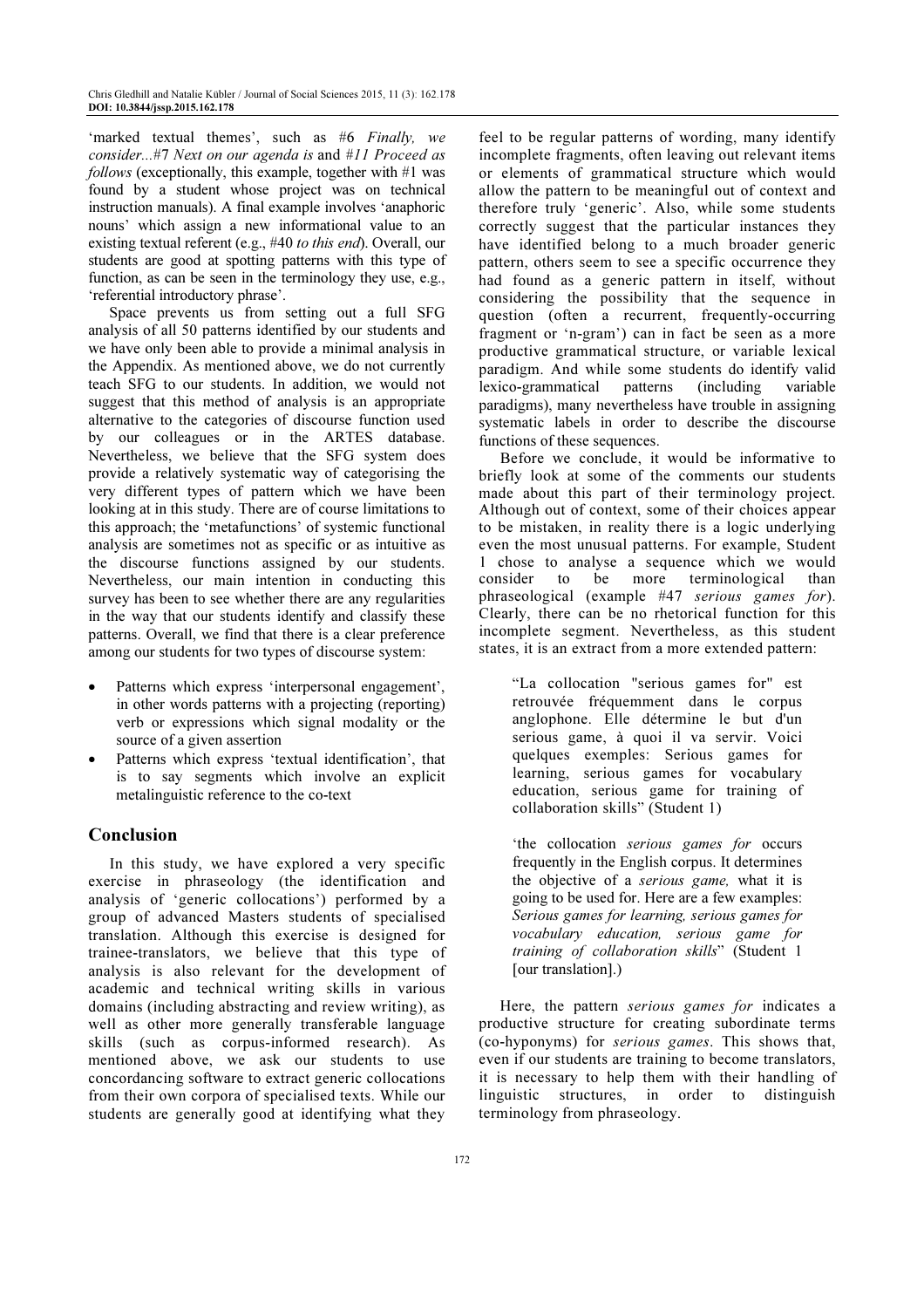Other students are more clearly aware of the discourse functions of the sequences they have identified and are able to disentangle them efficiently from terminological issues. Student 2 for example discusses how logical connections can be expressed by a variety of short phrases:

'...des tournures comme « due to the presence of », « plays an important role in » et « as a function of » sont employées pour exprimer des actions ou des liens fonctionnels entre les éléments du texte. Elles sont donc situées à diverses positions au sein des phrases. Ce type de collocation sert à la construction et à la cohérence du discours à un niveau plus interne que les collocations utilisées au niveau argumentatif.....' (Student 2)

'...phrases like 'due to the presence of, plays an important role in' and 'as a function of' are used to express actions or functional links between different text elements. They are therefore found in different positions in the sentence. This type of collocation aids in the construction of coherence at a deeper level than collocations used at the argumentative level... (Student 2 [our translation])

And then there are very capable students who are perhaps justifiably confused by the idea of 'generic collocations'. From the following, it is clear that Student 3 (writing in English) does not feel that it is valid to analyse patterns which do not belong to her specialist domain:

'The following generic collocations [are] from both the corpus and my source text. I was somewhat puzzled by this task, as the generic collocations in my text, such as Dans les années récentes [In recent years] that serve to punctuate the narrative more than to provide information are not specific to the discourse of my field.' (Student 3).

What conclusions can be drawn from comments such as these? In the light of these comments and of our general findings set out above, we clearly need to re-evaluate not only our teaching methods, but also perhaps the way in which we present and conceptualise such notions as 'generic collocation' and 'discourse function'. Although these points are essentially pedagogical, the issues involved are also clearly related to more theoretical issues about dealing with different types of phraseological phenomena, especially regarding the notion of collocation in Languages for Specific Purposes (LSP).

As discussed in the first half of this study, in order to identify a lexico-grammatical pattern in terms of structure and discourse function, it is necessary to examine a representative selection of examples on the basis of corpus analysis. However, this is a timeconsuming activity and it requires research-oriented skills. In the M2 ILTS course, we attempt to provide both time and training in corpus-informed analysis. However, it occurs to us that the use of concordance software provides such a wealth of data that students are sometimes overwhelmed. This may then lead them to focus on patterns of expression which emerge purely on the basis of frequency from software such as AntConc. So even though the segments may be statistically valid, the sheer quantity of data may lead students to neglect the much more detailed analysis of co-text and context, which is necessary in order to identify useful lexicogrammatical patterns.

Furthermore, our students are sometimes confused about what constitutes a specific instance (an example) and what qualifies as more general, underlying pattern. An anonymous reviewer of this study very appositely characterised these responses as a 'downwards' and an 'upwards' problem of analysis. We would suggest that when these phenomena are presented to students, a clearer distinction should be made between the 'specific instance' (which serves as evidence of an overall pattern) and the 'generic pattern' itself (i.e. a pattern which, although abstract, should nevertheless involve a named grammatical item or structure as well as a paradigm of related lexical items). In other words, we are arguing that currently fashionable 'bundles', 'clusters', 'n-grams' etc. are good tools for throwing up statistically significant fragments of phrases, but this corpus-based methodology needs to be supplemented by the systematic recognition and analysis of what we (and other corpus-informed linguists) have called 'lexico-grammatical patterns'.

The final point involves the fact that our students are often unable to analyse 'discourse functions' in a systematic way. As we believe that this notion is crucial – indeed a discourse function is the defining feature of each lexico-grammatical pattern – then we may need to re-think our system of analysis. One such way of doing this, as we have suggested in the final section of this study, may be to use the very systematic, although also rather elaborate system of analysis inspired by a model such as Systemic Functional Grammar (SFG). We do not currently teach this model of analysis to our students. After all, our students are not specialists in linguistics and they have chosen to work in the world of professional translation (or other areas of language industry). It may not be appropriate for them to learn a new, sometimes very complex model of analysis. But SFG has its origins in language teaching and applied linguistics and it has been used successfully in a variety of highly practical contexts. What is more, in our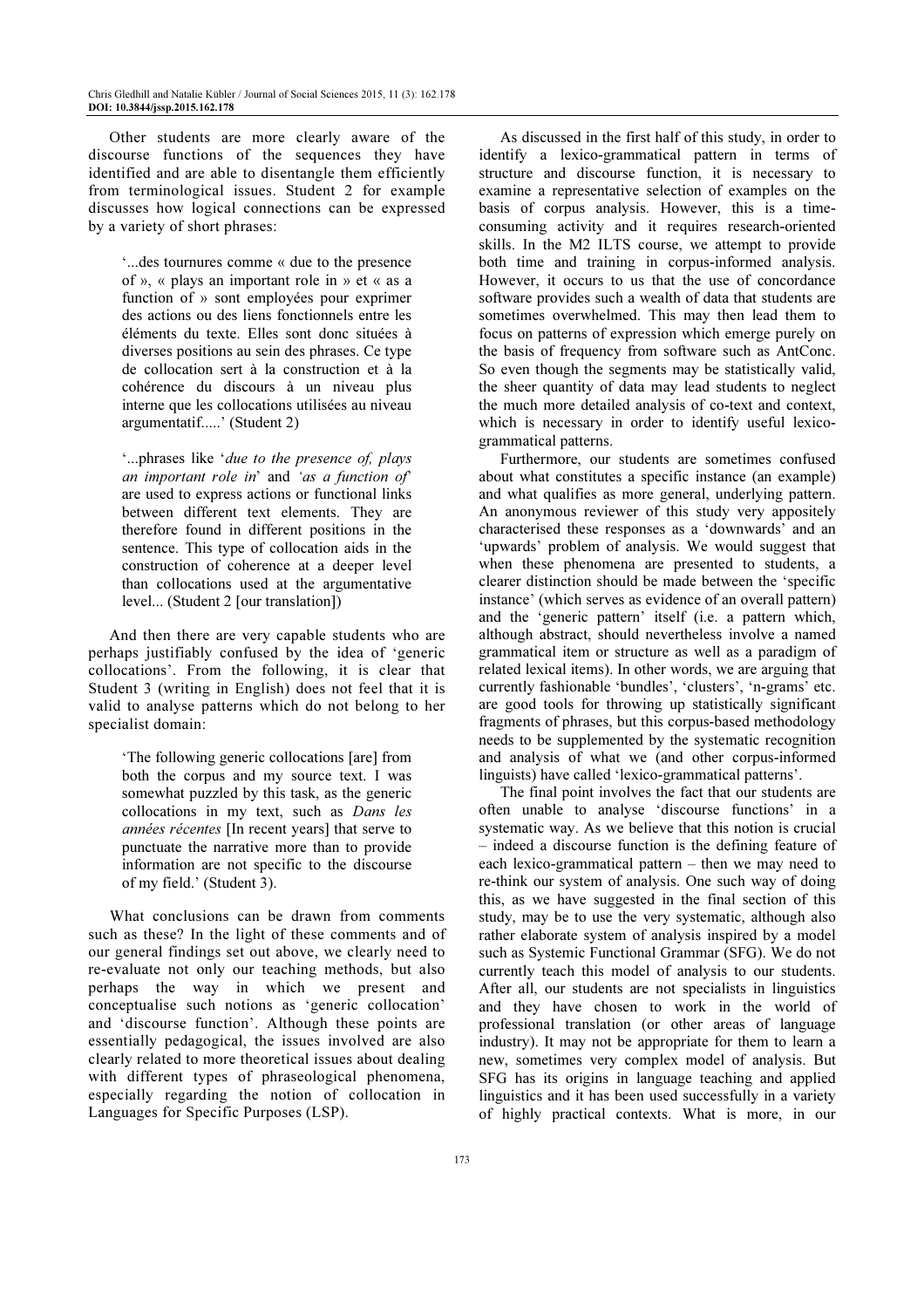opinion, there is no reason why language professionals should not also acquire a range of transferable research skills. Such key competencies might include: (a) the intellectual skills necessary to design a research project, (b) the computational and technical ability to conduct corpus-informed analysis and (c) the terminology and metalanguage necessary to examine and interpret corpus-informed data in relation to a systematic model of language.

## Acknowledgment

The authors would like to thank two anonymous reviewers and the editors and for their detailed remarks on an earlier version of this study. Any errors remaining are the sole responsibility of the authors.

### Author's Contributions

Both Christopher Gledhill and Natalie Kübler contributed fully to the data collection, data analysis and the writing of this study.

#### Ethics

Permission has been obtained from all the participants in this study to provide short anonymous citations of their work for research purposes. The numbered examples cited in this study are all available online, or in the corpora and databases cited in the text.

## References

- Anthony, L., 2002. A Machine learning system for the automatic identification of text structure and application to research article abstracts in computer science. PhD Thesis, University of Birmingham, Birmingham.
- Banks, D., 1994. Writ in Water: Aspects of the Scientific Journal Article. Université de Bretagne occidentale: Equipe de recherche en linguistique appliquée.
- Biber, D., S. Conrad and V. Cortes, 2004. If you look at …: Lexical Bundles in University teaching and textbooks. Applied Linguist., 25: 371-405. DOI: 10.1093/applin/25.3.371
- Brinton, L. and E.C. Traugott, 2005. Lexicalization and Language Change. 1st Edn., Cambridge University Press, Cambridge, ISBN-10: 0521540631, pp: 220.
- Cheng, W., C. Greaves, J. M.H. Sinclair and M. Warren, 2008. Uncovering the extent of the phraseological tendency: Towards a systematic analysis of concgrams. Applied Linguist., 30: 236-252. DOI: 10.1093/applin/amn039
- Firth, J.R., 1957. Papers in Linguistics, 1934-1951. 1st Edn., Oxford University Press, Oxford, pp: 233.
- Frath, P. and C. Gledhill, 2005. Qu'est-ce Qu'une Unité Phraséologique? In: La Phraséologie dans tous ses états, Bolly, C., J.R. Klein and B. Lamirov (Éds.), Louvain-La Neuve, pp: 11-25.
- Gledhill, C., 1995. Collocation and genre analysis: the phraseology of grammatical items in cancer research abstracts and articles. Zeitschrift fiir Anglistik und Amerikanistik, 43: 11-36.
- Gledhill, C.J., 2000. Collocations in Science Writing. 1st Edn., Gunter Narr Verlag, Tübingen Narr, ISBN-10: 3823349457, pp: 268.
- Gledhill, C., 2011. The 'lexicogrammar' approach to analysing phraseology and collocation in ESP texts. Anglais de Spécialité, 59: 5-23. DOI: 10.4000/asp.2169
- Gledhill, C., 2012. The discourse function of collocation in research article introductions. In: Benchmarks in Language and Linguistics, Biber, D. and R. Reppen (Eds.), Sage Publications, London, pp: 23-45.
- Goldberg, A.E., 1995. Constructions: A Construction Grammar Approach to Argument Structure. 1st Edn., University of Chicago Press, Chigago, ISBN-10: 0226300862, pp: 271.
- Groom, N., 2005. Pattern and meaning across genres and disciplines: An exploratory study. J. English Acad. Purposes, 4: 257-277. DOI: 10.1016/j.jeap.2005.03.002
- Halliday, M.A.K. and C.M.I.M. Matthiessen, 2014. Introduction to Functional Grammar. 4th Edn., Routledge, London, ISBN-10: 1444146602, pp: 808.
- Hasselgren, A., 2002. Learner Corpora and Language Testing: Small Words as Markers of Learner Fluency. In: Computer Learner Corpora, Second Language Acquisition and Foreign Language Teaching, Granger, S., J. Hung and S. Petch-Tyson (Eds.), John Benjamins Publishing, Amsterdam, pp: 143-173.
- Humbley, J., 2001. Quelques enjeux de la dénomination en terminologie/Some issues in term formation. Cahiers de Praxématique, 31: 93-115.
- Hunston, S. and Francis, Gilll 2000. Pattern Grammar. 1st Edn., John Benjamins, Amsterdam.
- Hunston, S., 2008. Starting with the small words: Patterns, lexis and semantic sequences. Int. J. Corpus Linguist., 13: 271-295. DOI: 10.1075/ijcl.13.3.03hun
- Hyland, K., 2008. As can be seen: Lexical bundles and disciplinary variation. English Specific Purposes, 27: 4-21. DOI: 10.1016/j.esp.2007.06.001
- Kübler, N. and M. Pecman, 2012. The ARTES Bilingual LSP Dictionary: From Collocation to Higher Order Phraseology. In: Electronic Lexicography, Granger, S. and M. Paquot (Eds.), Oxford University Press, Oxford, pp: 186-208.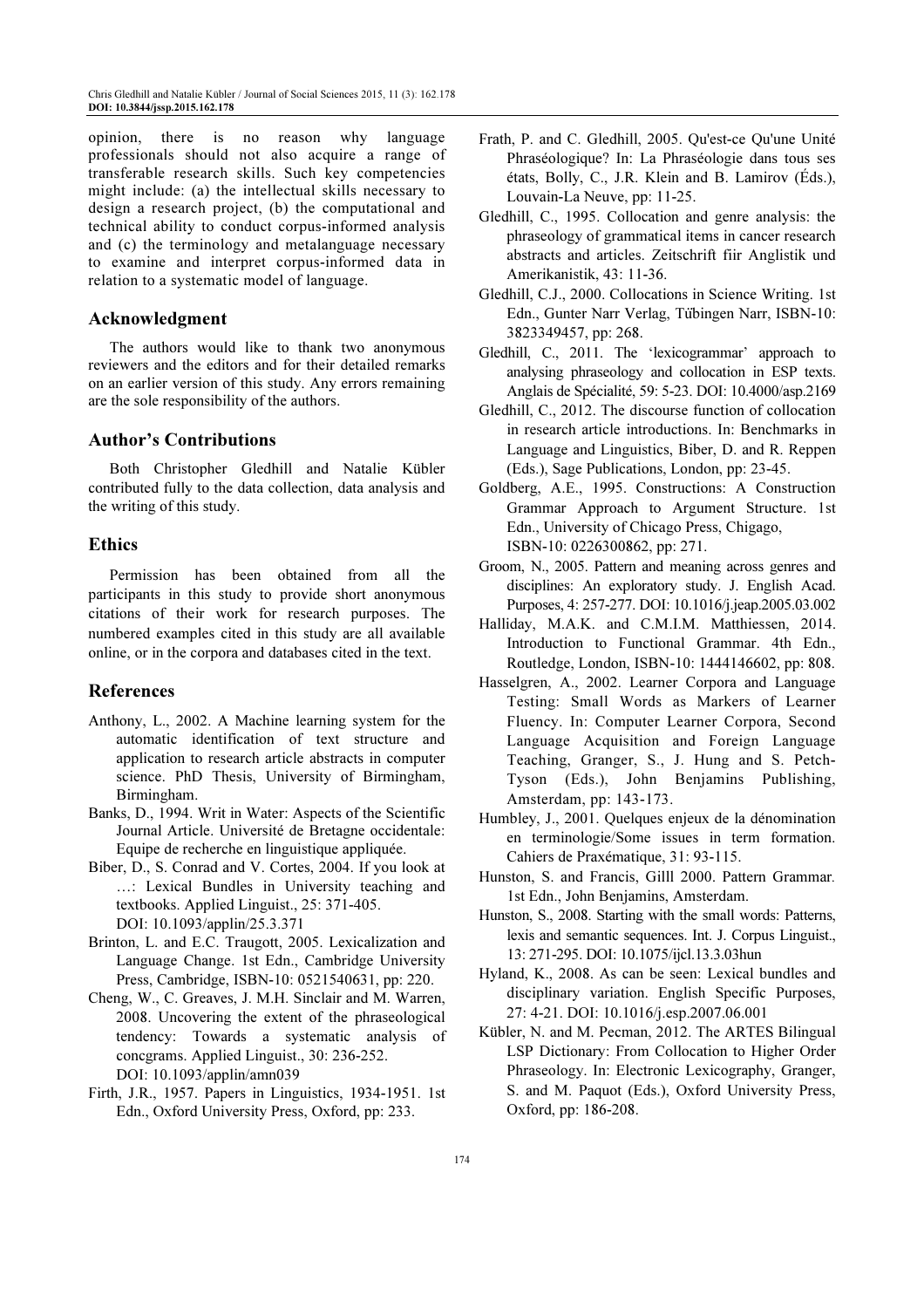- Kübler, N. and A. Volanschi, 2012. Semantic prosody and specialised translation, or how a lexicogrammatical theory of language can help with specialised translation. In: Corpus-Informed Research and Learning in ESP: Issues and applications, Boulton, A., S. Carter-Thomas and E. Rowley-Jolivet (Eds.), Studies in Corpus Linguistics, pp: 103-134.
- Lee, D.Y.W. and C. Xiao, 2008. Small words, big deal: Teaching the use of function words and other key items in research writing. Proceedings of the 8th Teaching and Language Corpora Conference, (LCC' 08), ISLA, Lisbon, pp: 198-206.
- Legallois, D. and J. François, 2006. Autour des grammaires de constructions et de patterns. Presses de l'Université de Caen, Caen.
- Luzón-Marco, M.J., 1999. The phraseology and meanings of the pattern be+adjective  $+$  to-infinitive. La Linguistique, 35: 47-60.
- Martin, J. and D. Rose. 2003. Working with Discourse. Meaning Beyond the Clause. 1st Edn., Continuum, London.
- Mhedbhi, M., 2014. Lexical Bundles and the construction of an academic voice in business writing. Adv. Lang. Literary Stud., 5: 1-9.
- Pavel, S., 1993. La phraséologie en langue de spécialité. Méthodologie de consignation dans les vocabulaires terminologiques. Terminol. Nouvelles, 10: 23-35.
- Pearson, J., 1998. Terms in Context. 1st Edn., John Benjamins, Amsterdam.
- Pecman, M., 2012. Etude lexicographique et discursive des collocations en vue de leur intégration dans une

base de données terminologiques. J. Specialised Translat., 18: 113-138.

- Renouf, A. and J. Sinclair, 1991. Collocational Frameworks in English. In: English Corpus Linguistics, Aijmer, K. and B. Altenberg (Eds.), Longman, London, pp: 128-143.
- González Rey, I., 2005. L'espace Réservé à la Phraséologie Dans la Didactique du FLE. In: Espace et Texte Dans la Culture Française, Ramos, A.S. (Éds.), Université d'Alicante, Alicante, pp: 1421-1439.
- González Rey, I., 2008. Le rôle de la phraséologie dans la mise en discours de la langue juridique. In: Aspectos Formales y Discursivos de Las Expresiones Fijas, Tarrío, G.C. (Eds.), Frankfurt am Main, Berlin, Bern, Bruxelles, New York, pp: 121-140.
- Scott, M. and C. Tribble. 2006. Textual Patterns: Keyword and Corpus Analysis in Language Education. 1st Edn., Benjamins, Amsterdam.
- Stefanowitsch, A. and S. Gries, 2003. Collostructions: Investigating the interaction of words and constructions. Int. J. Corpus Linguist., 8: 209-243. DOI: 10.1075/ijcl.8.2.03ste
- Williams, G.C., 1998. Collocational networks: Interlocking patterns of lexis in a corpusof plant biology research articles. Int. J. Corpus Linguist., 3: 151-71. DOI: 10.1075/ijcl.3.1.07wil
- Williams, G. 2003. Les Collocations et L'école Contextualiste Britannique, In: Les Collocations: Analyse et Traitement. Travaux et Recherches en Linguistique Appliquée, Francis, G. and A. Tutin (Eds.), Amsterdam DeWerelt, pp : 33-44.

# Appendix 1

Table 1. 50 Lexico-grammatical patterns from 10 Student Reports

| No. | Pattern <sup>8</sup>                                                                                       | Lexico-grammatical Structure <sup>9</sup>                            | Discourse function<br>(according to students)                                                                                                   | Discourse system<br>(according to SFG)                                                                               |
|-----|------------------------------------------------------------------------------------------------------------|----------------------------------------------------------------------|-------------------------------------------------------------------------------------------------------------------------------------------------|----------------------------------------------------------------------------------------------------------------------|
| #1  | Failure to $+$ VG (comply, follow,<br>do so, heed, observe) $+NG +$<br>will result in $+NG$ (Not supplied) | Effective clause<br>(Subject includes embedded)<br>expansion clause) | Ideational: material,<br>logical $({\rm so})$                                                                                                   | Interpersonal: engagement:<br>source (projection 'failure to',<br>modality 'will')<br>Textual: identification ('so') |
| #2  | We reserve the right to VG                                                                                 | Effective clause                                                     | (Not supplied)                                                                                                                                  | <b>Ideational: Relational</b>                                                                                        |
|     |                                                                                                            | (Complement includes embedded                                        |                                                                                                                                                 | Interpersonal: Engagement: Source                                                                                    |
|     |                                                                                                            | expansion clause)                                                    |                                                                                                                                                 | Textual: identification ('we')                                                                                       |
| #3  | Previous works focus on                                                                                    | Effective clause<br>(Subject Predicate active)                       | Talking about the subject of<br>the present study/'Talking<br>about one's position or the<br>theoretical context to which<br>the study belongs' | <b>Ideational: Relational</b><br>Interpersonal: Engagement: Source<br>Textual: identification                        |
| #4  | This paper describes                                                                                       | Effective clause<br>(Subject Predicate active)                       | Talking about the subject of<br>the study'                                                                                                      | Ideational: mental/communicative<br>Interpersonal: Engagement: Source<br>Textual: Identification                     |
| #5  | Figure X depicts                                                                                           | Effective clause<br>(Subject Predicate active)                       | Referring to non-textual<br>elements (tables, graphs,                                                                                           | Ideational: mental / communicative<br>Interpersonal: engagement: source                                              |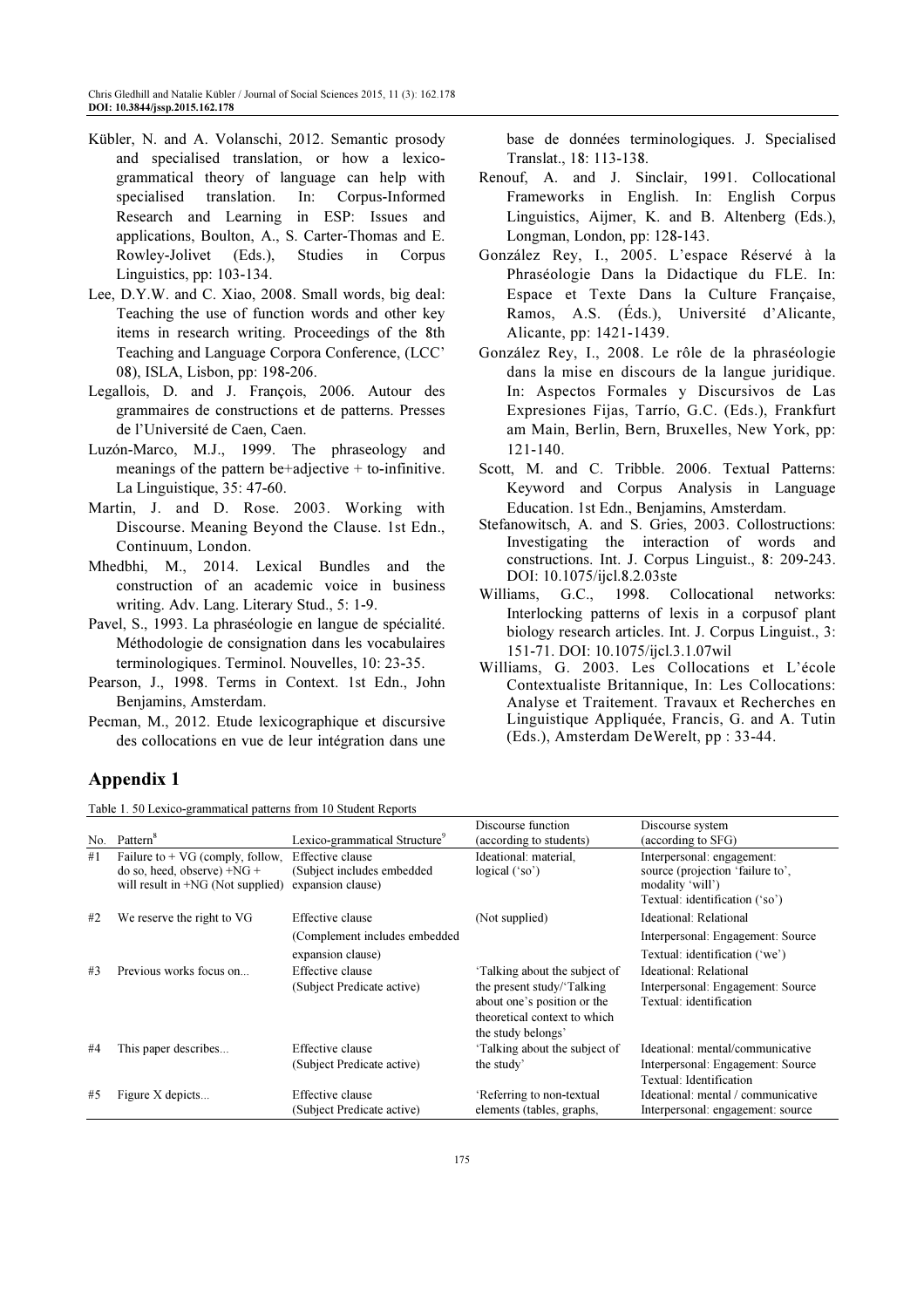|     | No. Pattern <sup>8</sup>                                          | Lexico-grammatical Structure <sup>9</sup>                                                                 | Discourse function<br>(according to students)                                                                                                                                                                                                                                                     | Discourse system<br>(according to SFG)                                                                                                    |
|-----|-------------------------------------------------------------------|-----------------------------------------------------------------------------------------------------------|---------------------------------------------------------------------------------------------------------------------------------------------------------------------------------------------------------------------------------------------------------------------------------------------------|-------------------------------------------------------------------------------------------------------------------------------------------|
| #6  | Finally, we consider                                              | Effective clause with Adjunct in<br>Marked Theme position                                                 | figures'<br>'Referential introductory<br>phrase'                                                                                                                                                                                                                                                  | Textual: identification<br>Ideational: Mental<br>Interpersonal: Engagement: Source                                                        |
| #7  | Next on our agenda is                                             | Effective clause with Adjectival<br>phrase in Marked Theme position                                       | 'Impersonal introductory<br>phrase'                                                                                                                                                                                                                                                               | Textual: Periodicity<br>Ideational: Relational<br>Interpersonal: Engagement: Source                                                       |
| #8  | In this paper we outline                                          | Effective clause with Prepositional<br>phrase in Marked Theme position                                    | 'Referential introductory<br>phrase'                                                                                                                                                                                                                                                              | Textual: Periodicity<br>Ideational: Mental, communicative<br>Interpersonal: Engagement: Source<br>Textual: Periodicity and identification |
| #9  | This paper was supported in<br>part by                            | Receptive clause (Subject<br>Predicate passive)                                                           | 'Partial phrasal pattern'                                                                                                                                                                                                                                                                         | Ideational: Material<br>Interpersonal: Engagement: Source<br>Textual: identification                                                      |
| #10 | The analysis is based on                                          | Receptive clause (Subject<br>Predicate passive)                                                           | 'Presenting methods, tools,<br>approach, technique'.                                                                                                                                                                                                                                              | Ideational: relational<br>Interpersonal: N/A<br>Textual: Periodicity (prospective)                                                        |
|     | $#11$ Proceed as follows                                          | Imperative clause (with<br>Predicate as Theme)                                                            | (Not supplied)                                                                                                                                                                                                                                                                                    | and identification<br>Ideational: Material<br>Interpersonal: N/A<br>Textual: Identification (as follows) and<br>periodicity (imperative)  |
|     | #12 On estime que $\cdot$ it is<br>thought that'                  | Projecting clause                                                                                         | Verbal construction/<br>'Scientific discourse'                                                                                                                                                                                                                                                    | Ideational: mental<br>Interpersonal: Engagement: Source/<br>projection<br>Textual: N/A                                                    |
|     | $#13$ On observe que 'it is<br>observed that'                     | Projecting clause                                                                                         | 'Impersonal introductory<br>phrase'                                                                                                                                                                                                                                                               | Ideational: Mental<br>Interpersonal: Engagement: Source/<br>projection<br>Textual: N/A                                                    |
|     | $#14$ X shows that                                                | Projecting clause                                                                                         | 'Demonstrative discourse'                                                                                                                                                                                                                                                                         | Ideational: mental<br>Interpersonal: Engagement: Source/<br>projection                                                                    |
|     | #15 Les travaux ont démontré que<br>'Studies have shown that'     | Projecting clause                                                                                         | 'Expressing anteriority/<br>Making an anonymous<br>reference'                                                                                                                                                                                                                                     | Textual: Identification<br>Ideational: Mental<br>Interpersonal: Engagement: Source/<br>projection<br>Textual: Identification              |
|     | #16 Let us say                                                    | Imperative Projecting clause<br>(Predicate as Theme)                                                      | 'Verbal construction:<br>Introducing a hypothesis/<br>Making estimations,<br>calculations and interpretations' Textual: Identification                                                                                                                                                            | Ideational: Mental/communicative<br>Interpersonal: Engagement: Source/<br>projection                                                      |
|     | $#17$ Il s'ensuit que 'It<br>follows that'                        | Projecting clause (empty Subject)                                                                         | (Not supplied)                                                                                                                                                                                                                                                                                    | Ideational: Logical connection<br>Interpersonal: Engagement: Source/<br>projection                                                        |
|     | #18 Supposer que 'To suppose that' Projecting clause (non-finite) |                                                                                                           | 'Partial phrasal pattern'                                                                                                                                                                                                                                                                         | Textual: Periodicity<br>Ideational: mental<br>Interpersonal: engagement: source/<br>projection                                            |
|     | #19 Force est de constater 'It<br>must be acknowledged (that)'    | Projecting clause with complement 'Verbal construction'<br>clause (with Nominal group as<br>Marked Theme) | Academic discourse'                                                                                                                                                                                                                                                                               | Textual: N/A<br>Ideational: Mental<br>Interpersonal: Engagement: Source/<br>projection<br>Textual: N/A                                    |
|     | $#20$ The intent of this article is to<br>provide                 | Projecting clause with<br>Complement clause                                                               | 'Presensting one's research<br>goals'                                                                                                                                                                                                                                                             | Ideational: Relational<br>Interpersonal: Engagement: Source/<br>projection                                                                |
|     | $#21$ It is worth noting (that)                                   | Projecting clause with<br>postponed clause                                                                | 'Highlighting a compatibility,<br>correlation, analogy'<br>'Expressing a notion of<br>restriction or specification.'<br>'Expressing an addition.'<br>'Describing, interpreting and<br>analysing data or observed<br>phenomena.'<br>'Talking about characteristics,<br>properties, specificities.' | Textual: periodicity & identification<br>Ideational: Relational + mental<br>Interpersonal: Attitude: Evaluation<br>Textual: N/A           |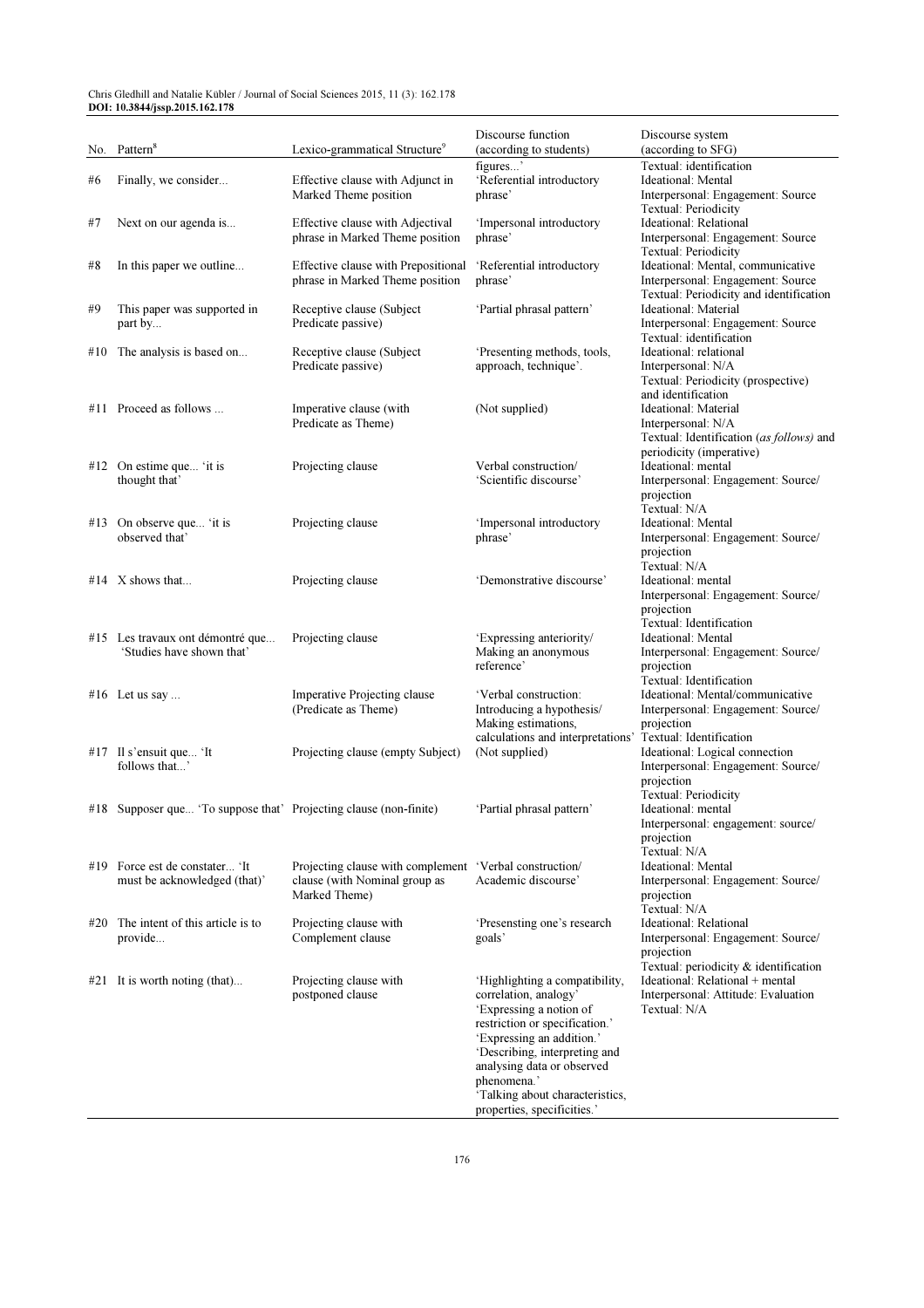| No. Pattern <sup>8</sup>                                                                    | Lexico-grammatical Structure <sup>9</sup>                                        | Discourse function<br>(according to students)                                                                                                    | Discourse system<br>(according to SFG)                                                                                |
|---------------------------------------------------------------------------------------------|----------------------------------------------------------------------------------|--------------------------------------------------------------------------------------------------------------------------------------------------|-----------------------------------------------------------------------------------------------------------------------|
| $#22$ Il est intéressant de constater<br>'it is worth noting (that)'                        | Projecting clause with postponed<br>clause                                       | Verbal construction/<br>'Multi-register discourse'                                                                                               | Ideational: Relational + mental<br>Interpersonal: Attitude: Evaluatio<br>Textual: N/A                                 |
| #23 Reste à comprendre 'It remains Projecting clause with postponed<br>to be seen (whether) | clause (as Subject)                                                              | (Not supplied)                                                                                                                                   | Ideational: Relational + mental<br>Interpersonal: Engagement: Projection<br>Textual: N/A                              |
| #24 It is widely known that                                                                 | Receptive (passive) Projecting<br>clause with postponed clause                   | 'Referential introductory<br>phrase'                                                                                                             | Ideational: Relational + mental<br>Interpersonal: Engagement: Source/<br>projection<br>Textual: N/A                   |
| $#25$ It can be seen that                                                                   | Receptive (passive) Projecting<br>clause with postponed clause                   | 'Impersonal introductory<br>phrase'                                                                                                              | Ideational: mental<br>Interpersonal: engagement: source/<br>projection<br>Textual: N/A                                |
| $#26$ It should be noted that                                                               | Receptive (passive) Projecting<br>clause with postponed clause                   | 'Impersonal introductory phrase' Ideational: mental<br>'Talking about characteristics,<br>properties, specificities'<br>'Expressing a necessity' | Interpersonal: Engagement: Source/<br>projection<br>Textual: N/A                                                      |
| #27 Have been shown to $+$ V                                                                | Partial (Subject-less) projecting<br>clause (receptive / passive)                | 'Verbal construction/<br>Scientific discourse'                                                                                                   | Ideational: Mental.<br>Interpersonal: Engagement: Source<br>Textual: Periodicity and identification                   |
| $#28$ Known to be                                                                           | Partial (Subject-less) projecting<br>clause (receptive/passive)                  | 'Verbal construction/<br>Scientific discourse'                                                                                                   | Ideational: Mental,<br>Interpersonal: Engagement: Source/<br>projection<br>Textual: N/A                               |
| #29 Comme le montre la figure<br>x 'As shown by figure X'                                   | Expansion clause                                                                 | 'Adverbial construction/<br>Making reference to non-<br>textual elements (tables,<br>graphs, figures)'                                           | Ideational: Mental/communicative<br>Interpersonal: Engagement: Source<br>Textual: Identification                      |
| #30 When considering                                                                        | Reduced Expansion clause                                                         | 'Referential introductory<br>phrase'                                                                                                             | Ideational: Mental, logical connection<br>Interpersonal: N/A<br>Textual: N/A                                          |
| $#31$ As stated in                                                                          | Reduced Expansion clause                                                         | 'Partial phrasal pattern'                                                                                                                        | Ideational: Mental/communication<br>Interpersonal: Engagement: Source<br>Textual: identification                      |
| #32 In the same way that                                                                    | Prepositional phrase (introducing<br>an expansion clause)                        | $'Prep + NG + conj'$<br>'Emphasising compatibility,<br>orrelation, analogy, similarity'                                                          | Ideational: logical connection/<br>comparison<br>Interpersonal: N/A<br>Textual: Identificatio                         |
| #33 A critical issue in handling x                                                          | Noun group (modified by<br>embedded expansion clause)                            | 'Discussing difficulties,                                                                                                                        | Ideational: N/Al<br>problems or limits encountered' Interpersonal: Attitude: Evaluation<br>Textual: N/A               |
| #34 Studies undertaken to date                                                              | Noun group (modified by<br>embedded expansion clause)                            | 'Talking about one's position<br>or the theoretical context to<br>which the study belongs"                                                       | Ideational: N/A<br>Interpersonal: Engagement: Source<br>Textual: Identification                                       |
| #35 Les études menées jusqu'ici<br>'Studies undertaken to date'                             | Noun group (modified by<br>embedded expansion clause)                            | 'Talking about one's position<br>or the theoretical context to<br>which the study belongs"                                                       | Ideational: N/A<br>Interpersonal: Engagement: Source<br>Textual: Identification                                       |
| #36 The assumption underpinning<br>the concept                                              | Noun group (modified by<br>embedded expansion clause)                            | 'Talking about one's position<br>or the theoretical context to<br>which the study belongs"                                                       | Ideational: N/A<br>Interpersonal: Engagement: Source<br>Textual: Identification                                       |
| #37 To remain an unsolved<br>challenge for<br>#38 Trouver dans la littérature               | Verbal phrase (Predicate plus<br>Complement)                                     | 'Partial phrasal pattern'                                                                                                                        | <b>Ideational: Relational</b><br>Interpersonal: Attitude: Evaluation<br>Textual: identification<br>Ideational: mental |
| 'to find in the literature'<br>#39 Recommended by                                           | Verbal phrase (Predicate<br>plus Complement)<br>Verbal phrase (Predicate without | (Not supplied)<br>'Adjective + preposition'                                                                                                      | Interpersonal: engagement: source<br>Textual: identification<br>Ideational: Mental                                    |
| $#40$ To this end                                                                           | Complement)                                                                      | 'Technical discourse'                                                                                                                            | Interpersonal: Engagement: Source<br>Textual: idenTification<br>Ideational: N/Al                                      |
|                                                                                             | Prepositional phrase<br>(functioning as Adjunct)                                 | 'Presenting one's research<br>goals'                                                                                                             | Interpersonal: N/A<br>Textual: Identification, periodicity                                                            |
| #41 Pour une synthèse<br>'For a summary' (see)                                              | Prepositional phrase (functioning)<br>as Adjunct)                                | 'Verbal construction'<br>'Academic discourse'                                                                                                    | Ideational: N/A<br>Interpersonal: Engagement: Source<br>Textual: Identification                                       |
| #42 Due to the presence of                                                                  | Partial prepositional phrase<br>(missing Nominal group)                          | 'Adjective + preposition'<br>'Technical discourse'                                                                                               | Ideational: Logical connection<br>Interpersonal:<br>Textual: N/A                                                      |